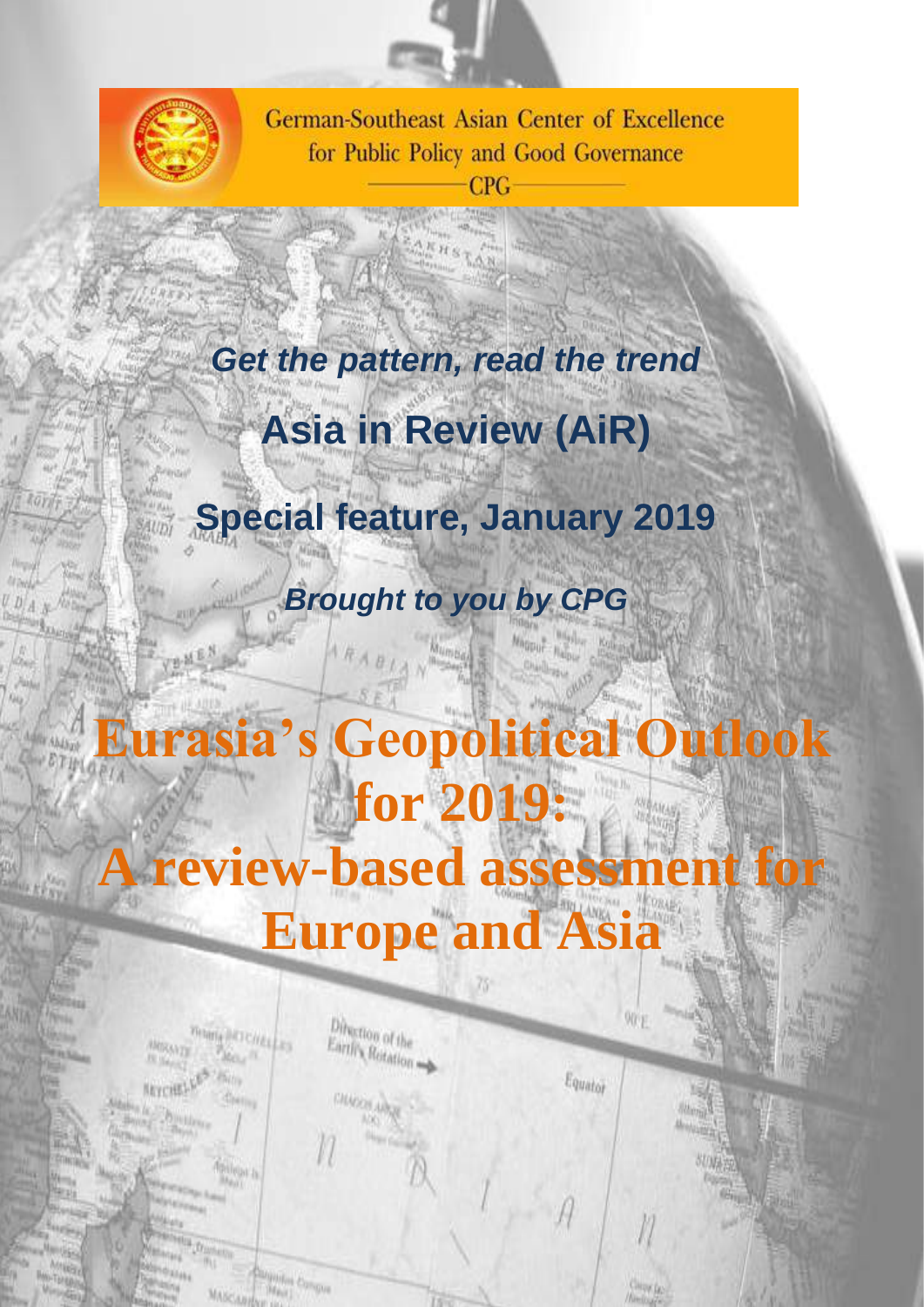# **Eurasia's Geopolitical Outlook for 2019: A review-based assessment for Europe and Asia**

(hg) In 2019, Europe and Asia will continue to experience a course of world history that is increasingly shaped by geopolitics, especially geopolitics in form of rising great power rivalries. The single most representative expression of this paradigm is the Chinese Belt and Road Initiative (BRI), likely the geopolitical project of the century.



*Source: Wiki Commons, https://commons.wikimedia.org/wiki/File:Eurasian\_continent.jp*

The potential impact of the BRI as a geopolitical game changer is only roughly indicated by the endeavor's vast financial dimensions and an underlying grand strategy at work that is based on detailed and long-term calculations and projections. No other geostrategic move exemplifies better what Carl Schmitt wrote in his famous essay on 'land and sea', that every fundamental change of a given larger spatial order results in a transformation of the overarching power structure, often with effects on the global order. The 'spatial revolutions' Schmitt was talking about in this context, supposedly start as transformations of the conceptional structure of the spatial order. The BRI is an expression of such a fundamental, if not eventually revolutionary change of the overarching power structure of Eurasia which has immediate and sustaining effects on global order. The new 'Indo-Pacific'-concept only underlines this stature of the BRI as an attempt to frame and envision a counter-strategy.





The grand transformation represented by the BRI takes place in a large space ranging from Portugal to Japan, spanning the Eurasian continent and the surrounding seas. Reminiscent of Halford Mackinder's influential stratagem that whoever rules Eurasia commands the world, the geopolitics of Eurasia are indeed increasingly at the center of global realpolitik. At the same time, realpolitik in terms of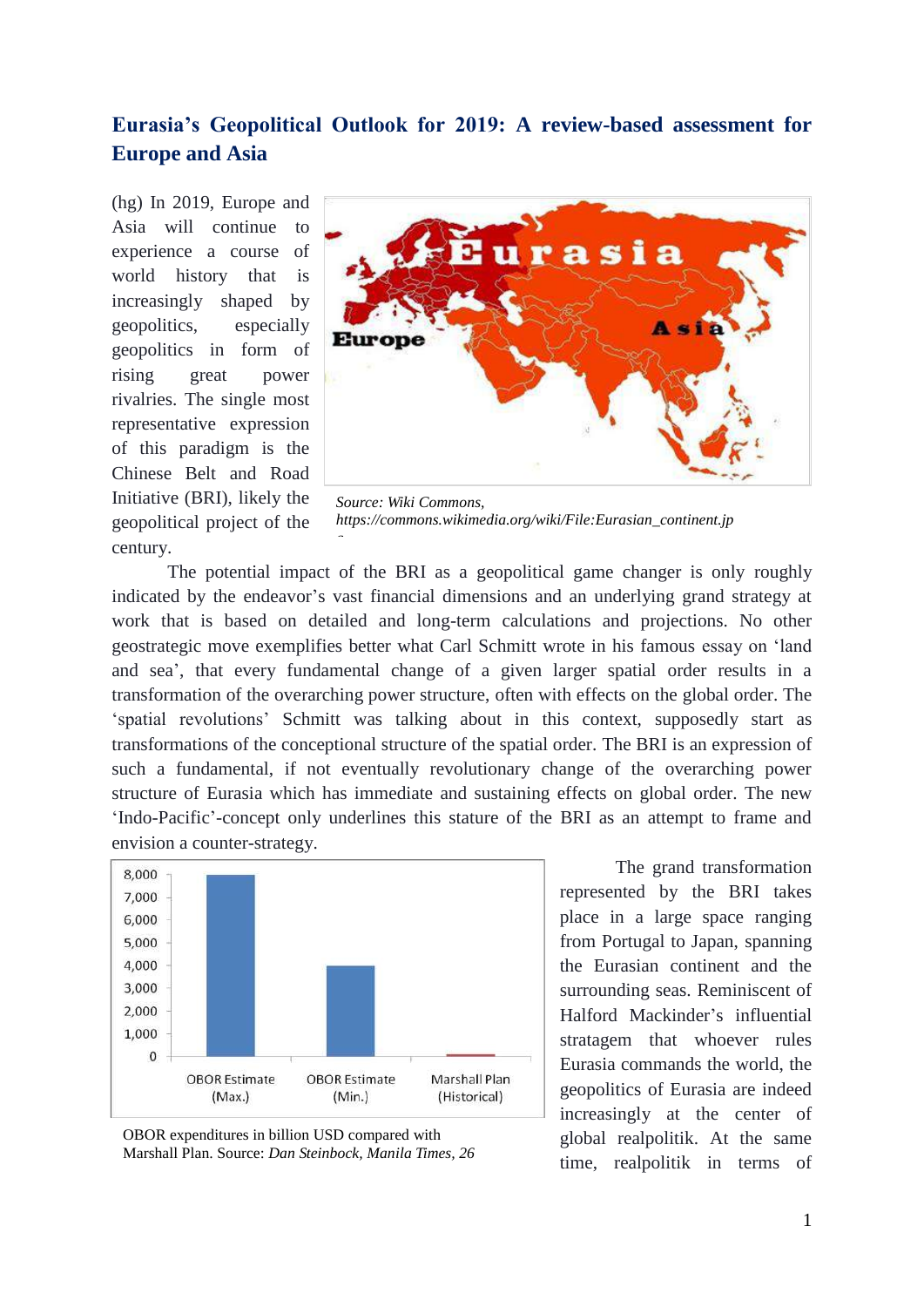geopolitics has become the predominant conception to drive and conceive current efforts in shaping global order, much at the expense of a universalist normative global order. Eventually, Eurasia has become "[…] the chessboard on which the struggle for global primacy continues to be played", as Zbigniew Brzezinski had predicted already in 1997.

Around twenty years later, in the year 2018, Eurasia is subjected to geopolitical dynamics of transformative impact that have steadily increased over recent years and will almost certainly continue to intensify over the course of 2019. These dynamics contribute to the emergence of a new, still highly fluid Eurasian geopolitical order. While globalization manifests more than ever as a process of an 'Eurasian geopoliticalization', Eurasia's geopolitical dynamics reflect at the same the state of global (dis)order as much as they impact on it.

As one result, the formerly more distinct parts of the Eurasian continent are increasingly interdependent and even coalescing into each other. Europe, the Middle East, South-, Central-, East- and Southeast Asia are now evolving as an increasingly coherent strategic space which, however, is marked by Cold War-reminiscent great power rivalries that are heating up markedly.

One of the driving forces of this world-historic process is a new level of great power rivalry following the waning of the unipolar moment with the US as the only remaining superpower.

2018 was the year in which this post-primacy world experienced a major shift in the



ways the great powers related to each other with a new Cold War looming. This trend is very likely to continue in 2019, probably as a 'more of the same'. Throughout 2018, US relations with China and Russia have reached a new level already. In US-Sino relations, conflict has replaced the poor remnants of cooperation, while diplomatic hardball even toughened throughout the

year between Russia and the US and other NATO powers, especially the UK. A significant development in this context of changing great power relations was the US National Security Strategy (NSS) announced in December 2017. The new NSS shifted the focus of US security and geostrategy from terrorism to great power rivalry to explicitly mention Russia and China as its adversaries, labelled 'revisionist powers'. The trend towards tenser inter-power relations was, however, not limited to the US and its allies on the one side and Russia as a declining as well as China as a rising power on the other. The competitive and sometimes confrontational power rivalries that unfolded during the recent year involved also other great powers such as India but also middle powers such as Turkey, Saudi Arabia, and Iran.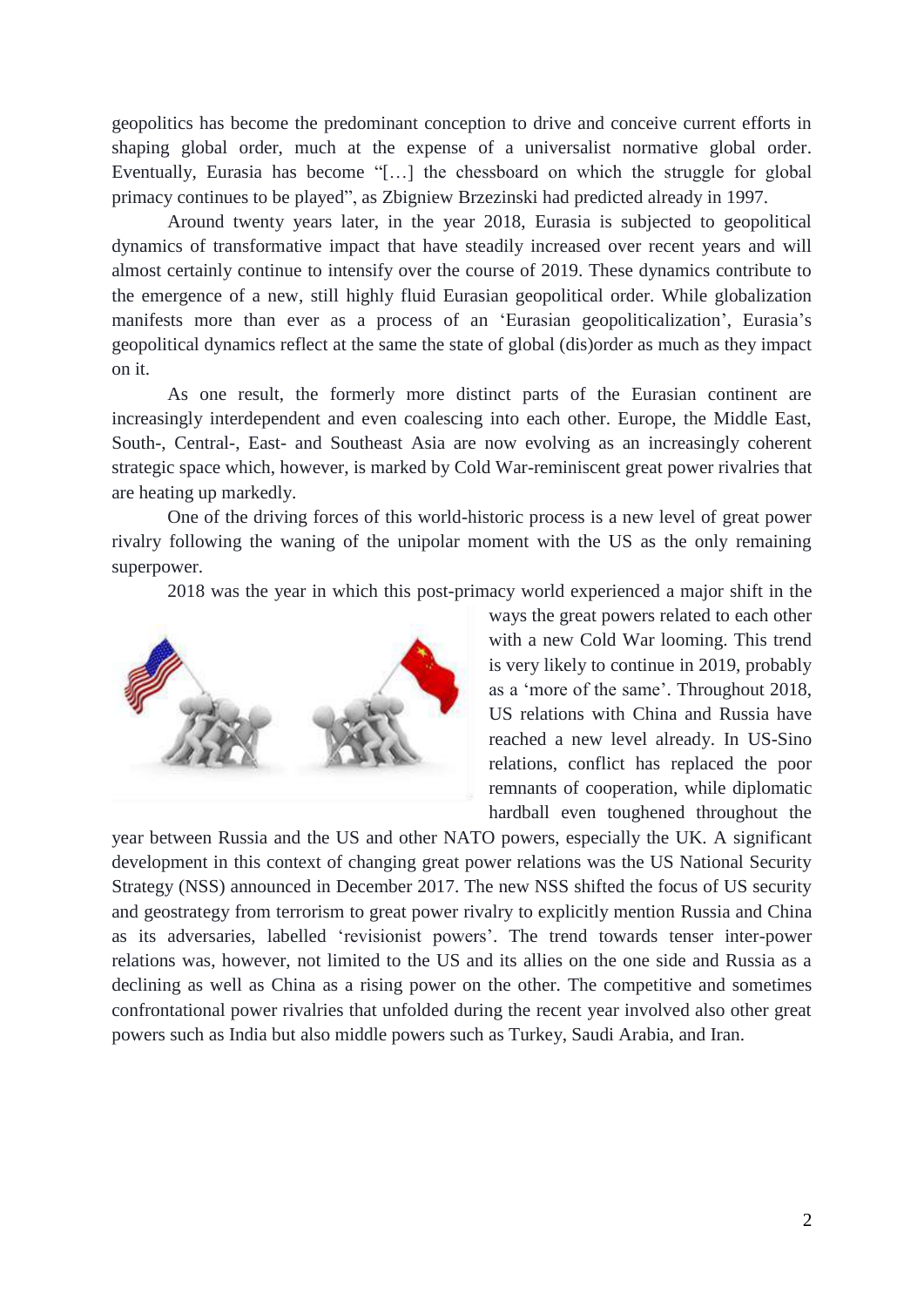## **Great power rivalry**

Most complex and most consequential for the state of the Eurasian order in 2019, however, is the US-China rivalry. Most likely, it will continue to materialize in manifold ways throughout the year even in the case that a truce in the current US-China trade war will be agreed upon soon. What has already begun to emerge in bilateral relations is, in fact, a deeply seated, encompassing rivalry that shapes relations in broad and vital areas such as economic competition, alliance politics, the struggle to define and dominate discourses, military buildups and the positioning in strategic domains. This multidimensional competition which seems to reflect the 'full-spectrum dominance' approach of an older US military strategy conception is toughening and edges already towards an outright Cold War 2.0.

### *Trade war between the US and China*

Among the various issues to monitor in 2019, the current trade war is one of the most obvious ones. Arguably, the trade war is one among other expressions of a deep, inevitable structural competition. Despite the resulting hardships on all sides, China might have to lose more in terms of trade than the US which seems to calculate with an effect not so much different to that which neutralized Japan three decades ago.



*Source: U.S. State Department*

Driving up both interest rates and tariffs could indeed make sense as part of a greater 'unplug China' project. Notably, the IMF has warned China that its economy is reliant on too much debt and that the enormous boom in credit would carry a risk of an economic crisis. As long as China's economy grew and credit was cheap in times of historically low interest rates, the Chinese market was attractive for foreign investment which greatly helped to transform the Chinese economy towards the

Communist Party's 'new model'. Now, with growing interest rates and an economic growth that had already been slowing down before the trade war was launched, basic conditions are changing. Foreign investment is pouring out of China, monetary reserves are dangerously melting and the huge investments to implement the Belt and Road Initiative could not yet pay out economically. Meanwhile, the trade balance is in favor of the US which is also still influencing global interest rates. China's options to handle this scenario in terms of interest rates are limited. It can devaluate the Yuan to counter the tariff costs but has to keep the Yuan's value also somehow stable if it wants to continue to establish it as an alternative international reserve currency. A different question is whether an entrenched trade war would eventually hurt the Chinese economy enough, whether the trade war is actually supposed to function as a Cold War advancement. Then, there seem to be other active demand management instruments at the Chinese government's disposal that might be mounted or adjusted to prevent a major economic meltdown.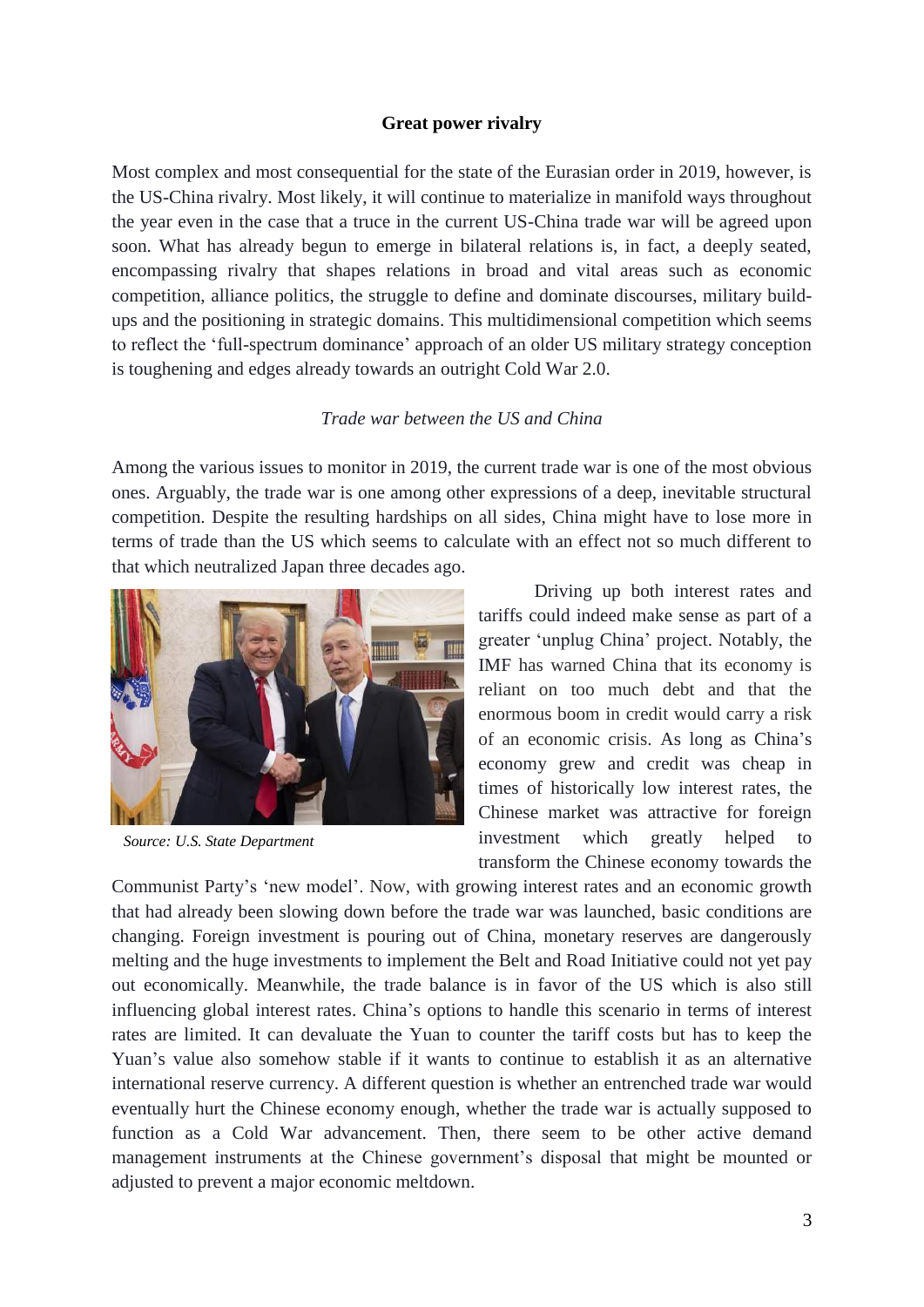Nevertheless, as much as the current US-China trade war is presumably driven by an inherent logic that is rather political than purely economic, decisions on both sides are not made in a political vacuum. Especially President Trump will, at least to a certain degree, have to respond to a polity which has to also account for economic concerns at the local level where votes are accumulated and political supporters compete for political survival in their respective constituencies. This local dimension makes a compromise in the trade war possible which, however, would not mean at all that bilateral relations are prone to an ensuing general relaxation.

The structural argument for negative expectation of US-China relations is reinforced by other recent signals. The 'new NAFTA' that has been renegotiated between the US, Mexico and Canada last year as 'United States-Mexico-Canada Agreement' or 'U.S.M.C.A.', features as a crucial new section a limitation on negotiating free-trade agreements with nonmarket economies which directly points at China. Reflecting a rather ideological than purely economic notion, the clause underlines a view of a long-term, zero-sum competition between North America and China. Another quite offensive message at the end of last year was the Canadian arrest of a Huawei C-level executive who, most of all, happens to be the daughter of the tech giant's founder, in connection with U.S. extradition and sanctions law. The move, which added a personal note to conflict, was responded by Chinese arrests of Canadian citizens followed by US and Canadian travel warnings and further arrests of Canadian citizens in China. Eventually, a Chinese court sentenced a Canadian citizen to death on drug trafficking charges after his previous 15-year prison sentence was deemed too lenient which was widely understood as another step in the gradually deteriorating diplomatic relations between Ottawa and Beijing. This expanding 'hostage diplomacy' is an indicator of how volatile relations are already.

Indeed, strategic competition between the US and China has already transformed into a manifest conflict-relation whose nature arguably has to be envisioned as generational and principled rather than opportunistic and periodical.

### *The military dimension*

A clear expression of the concerning state of the rivalry are the increasingly threatening mutual security assessments.

For instance, at the beginning of 2019 Chinese President Xi declared the world would currently face a period of major changes not seen in a century to reiterate former demands that the People's Liberation Army must devise strategies for preparing and waging war.

On the American side, newly appointed Acting Defense Secretary Shanahan told key Defense Department staff almost at the same time to focus on the National Defense Strategy envisioning a new era of great power competition with Russia and China to urge the Pentagon people to remember: "China, China, China". Moreover, former commander of the U.S. Army in Europe Lt. Gen. (ret.) Ben Hodges said at the Warsaw Security Forum that it is nothing less than very likely the United States will be at war with China in 15 years: "I think in 15 years – it's not inevitable – but it is a very strong likelihood that we will be at war with China."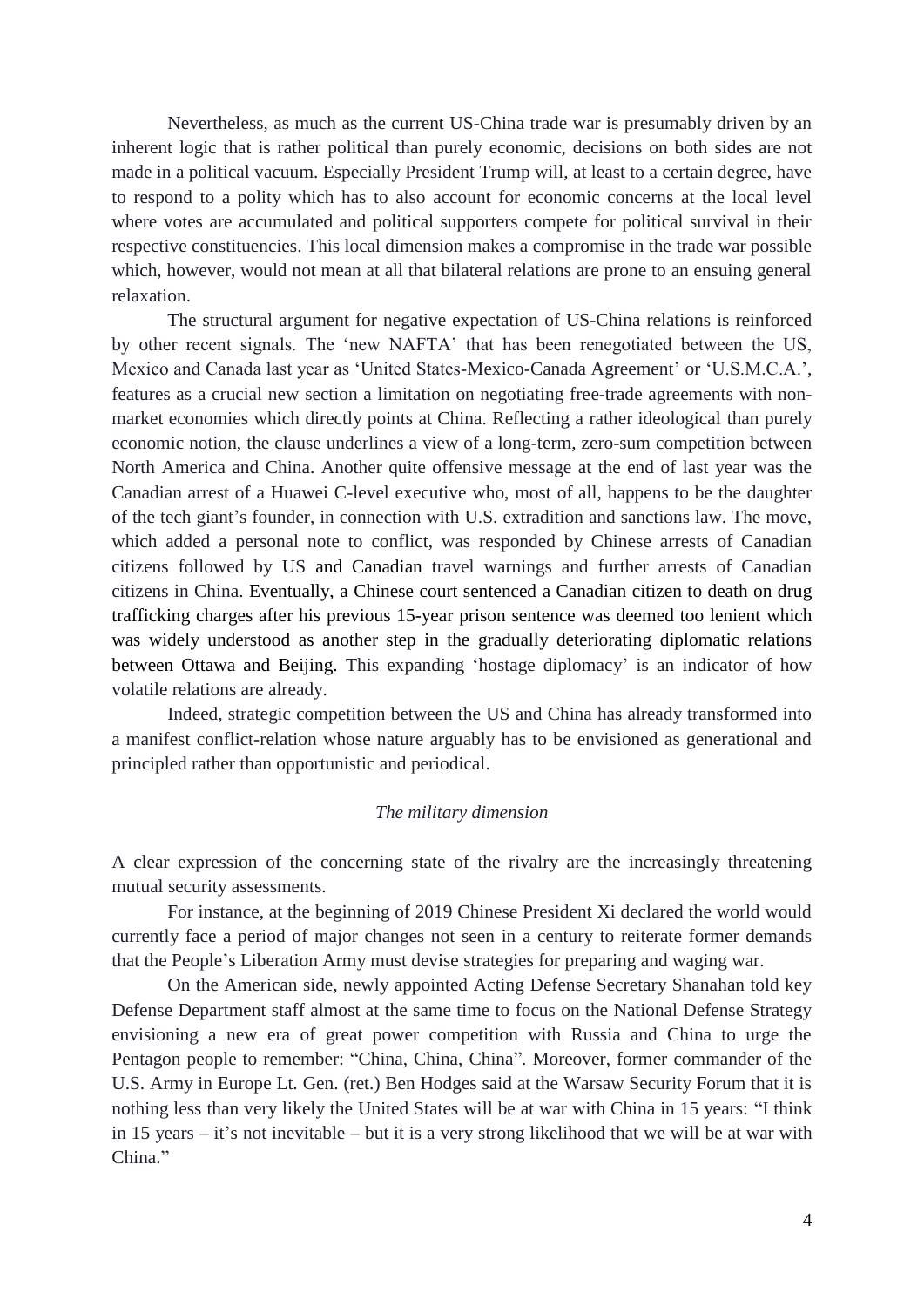These assessments and declarations have to be seen in context with a changing



*Source: www.kremlin.ru*

military environment of great power relations in a broader sense. An increasingly tense situation and continuously unfolding great power rivalry between the US on the one hand and China but also Russia on the other, will continue to manifest in 2019 in three related areas of particular analytical interest: war games, military build-ups and an intensifying struggle for the global commons. In all three dimensions the situation will be

characterized by a heating-up of a generally tense atmosphere.

Concerning war games, the year 2018 was already marked by a great number of significant military maneuvers and joint exercises all over the Eurasian continent that indicated the advent of a new Cold War between NATO and especially Russia but also shifting alliances and partnerships. In this sense, war games will continue in 2019 to serve as an important indicator to measure the state of increasingly dynamic and complex inter-power relations. War games are, after all, not only a reflection of operational capabilities of the participating forces, but also a medium to express policy intentions and the willingness to project power.

The increasing militarization of Eurasia goes, however, far beyond war games that are increasing in size, frequency and posture. Another dimension to watch out in 2019 are military build-ups in general and in case of the great powers in particular. Here, the already manifest trend of emerging arms-race dynamics will continue to unfold in and might even accelerate significantly in 2019. This will involve especially a number of new weapon systems that are supposed to exert nothing less than outright transformative effects on warfare.

Among the new weapon systems to watch out are for instance hypersonic arms, a field where Russia claims to soon be first to deploy its "invincible" Avangard hypersonic boost glide vehicle, armed with nuclear missiles. Additionally, Russia has also developed hypersonic missiles. Flying at many times the speed of sound – 20 times faster than sound is claimed possible – these weapons are designed to evade any missile shield system due to their sheer speed making it almost impossible to detect and intercept them. This enables them to strike incredibly fast anywhere in the world. China and the US are likewise working hard on the technology.

Another transformative weapon system is based on the coveted railgun technology that great powers like the US, China, and Russia have been in a race to develop for over a decade. Railguns use electromagnetic force to fire metal projectiles at supersonic speeds from Mach 4 to Mach 7 which makes them operationally especially valuable to gain an upper hand in naval combat. With the huge destructive velocity resulting from their projectiles speed, railguns allow to shoot much farther and do much more damage than any gunpowderpropelled projectile. Any warship weaponized with a railgun would have the power to disable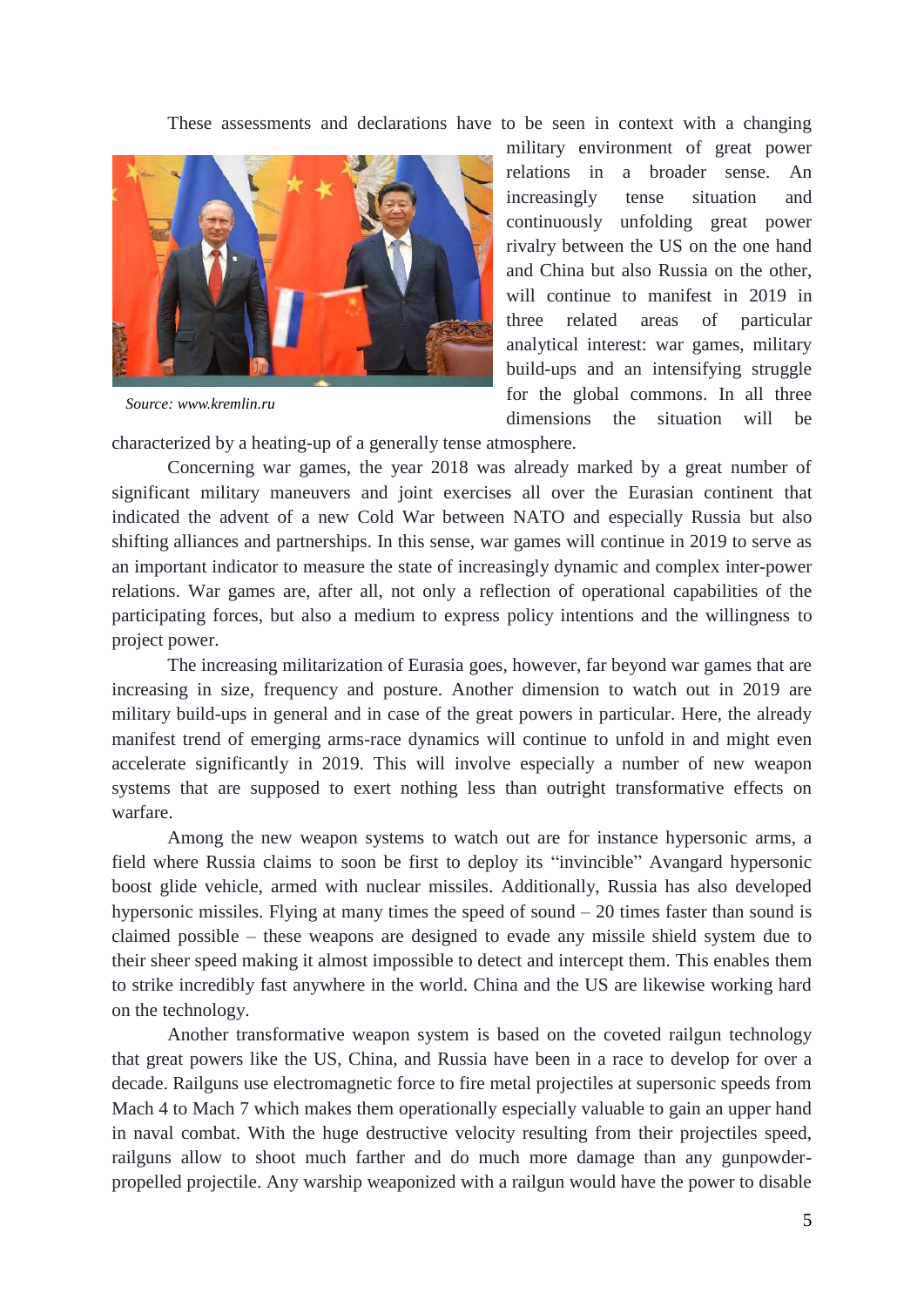almost any ship of adversary powers that are not commanding this technology. At the beginning of 2019, China claims to have had a breakthrough in developing its own railgun technology. Beijing claims in fact to become the first country to actually equip this weapon on a warship (most probably China's domestically made brand-new 10,000-ton class guided missile destroyer type 055 which will be taken in service this year). Besides the huge

improvement of Chinese naval power, this would also mean a development of great significance for China's generally increasing capabilities to develop its own top military technology. Additionally, to mention in this context are for instance the recently tested second aircraft carrier (type 001A) to be taken in service this year which is its first domestically build one, the new type 095 nuclear attack submarines, but also the recent developments in fighter jet technology based on the J-10 or the new Wing Loong I-D combat and spy drone.



*China's Wing Loong. Source: Wiki Commons, https://commons.wikimedia.org/wiki/File:Wing\_Loong \_(1).jpg*

The development of massive aerial

bombs, one of the most powerful non-nuclear weapons, also reflects the increasing arms-race dynamics to be monitored in general in 2019, although these weapons do not have the disruptive potential of hypersonic vehicles, missiles, and guns. After the US has dropped their "Mother of All Bombs" (GBU-43/B Massive Ordnance Air Blast or MOAB) in 2017 on positions of the Islamic State in Afghanistan, Russia has developed the "Father of All



*Source: Fl295 at English Wikipedia, en.wikipedia.org/wiki/GBU-43/B\_MOAB#/media/File:MOABAFAM.JPG*

Bombs", an even bigger aerial bomb using a different technique (a thermobaric mechanism using gas to create a huge fireball rather than a shockwave). Now, at the beginning of 2019, China's defense industry giant NORICO eventually presented its own massive bomb of the 'progenitor'-class as another answer to the US built "Mother of All Bombs".

Another example of the imminent development of potentially disruptive military technology is a likely quantum arms race aiming at the operationalization of quantum encryption and quantum radar. Both applications could have a transformative effect on future warfare and give the power that makes these quantum devices operational first an important edge. After all, the breakthroughs in code-breaking and radar development changed the course of naval warfare during World War II. While quantum encryption could make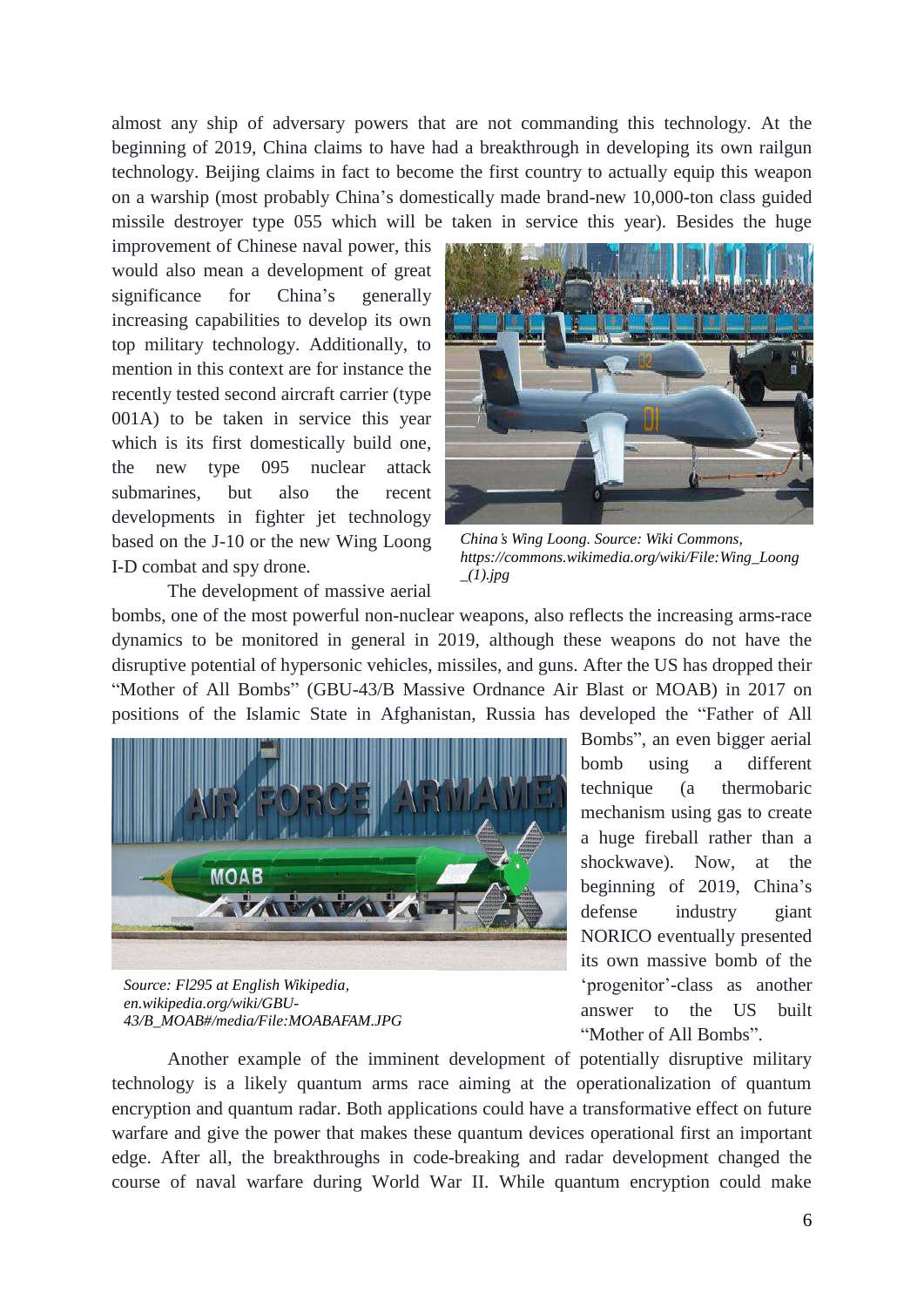intercepting secret communication almost impossible, quantum radar would make stealth planes visible and thus vulnerable.

A last dimension of current arms-race dynamics are nuclear weapons in general. One example to mention are intermediate-range nuclear missiles. In October 2018, the US announced their withdrawal from the Intermediate-Range Nuclear Forces Treaty (INF) which covers both nuclear and conventional systems. The end of the INF treaty will lead to a repositioning of these missiles by the great powers and also reflects an overall situation in which the turn to the nuclear option has to be acknowledged a real possibility again.

Besides war games and arms races, the struggle to expand strategic reach in the global commons remains another crucial field of great power rivalry to closely monitor in 2019. While this is relevant for all global commons, particular attention might be given to the high seas, the outer space, and cyberspace. The competition to control the high seas is reflected by increasing freedom of navigation operations by the US and its partners, the Chinese militarization of the regionally contested South China Sea reefs and rocks, and the enhancement of encompassing naval capabilities on the side of a growing number of greatand middle powers.

Concerning the outer space, US President Trump assured in 2018 his intention to maintain American dominance in space, revived plans of a new, manned moon landing and signed into law the John S. McCain National Defense Authorization Act for the Fiscal Year 2019, which re-establishes the U.S. Space Command by the end of 2018. Meanwhile, at the beginning of 2019, China has just made a major step forward in outer space competition by succeeding in the first-ever landing on the far side of the moon, whereas Russia is about to send humanoid robots to space as crew



*Source: Wiki Commons, https://en.wikipedia.org/wiki/File:Artist%27s\_concept\_ of\_Cislunar\_Spacecraft\_Configuration.jpg*

members in 2019 marking its advancement in two strategically crucial areas, space and artificial intelligence (AI).

Advanced cyberspace capabilities will also continue to rank as a top priority on national security and defense agendas. The ability to hack into adversaries' systems can be operationalized to gain military, business, or intelligence advantages alike. The demand and potential of great powers to dominate narratives and the weaponization of information in cyberspace make this domain particularly important.

A closely related field where a strategic race is about to unfold in 2019 is artificial intelligence. Since 2017, powers like Canada, Japan, Singapore, China, and France have already put national AI strategies at place. The potentially invaluable edge that developed artificial intelligence promises will very likely produce race dynamics that might not always be easy to discern. On the other hand, the generally disruptive potential of artificial intelligence will start to be felt in 2019 even in everyday life with growing intensity. In 2019,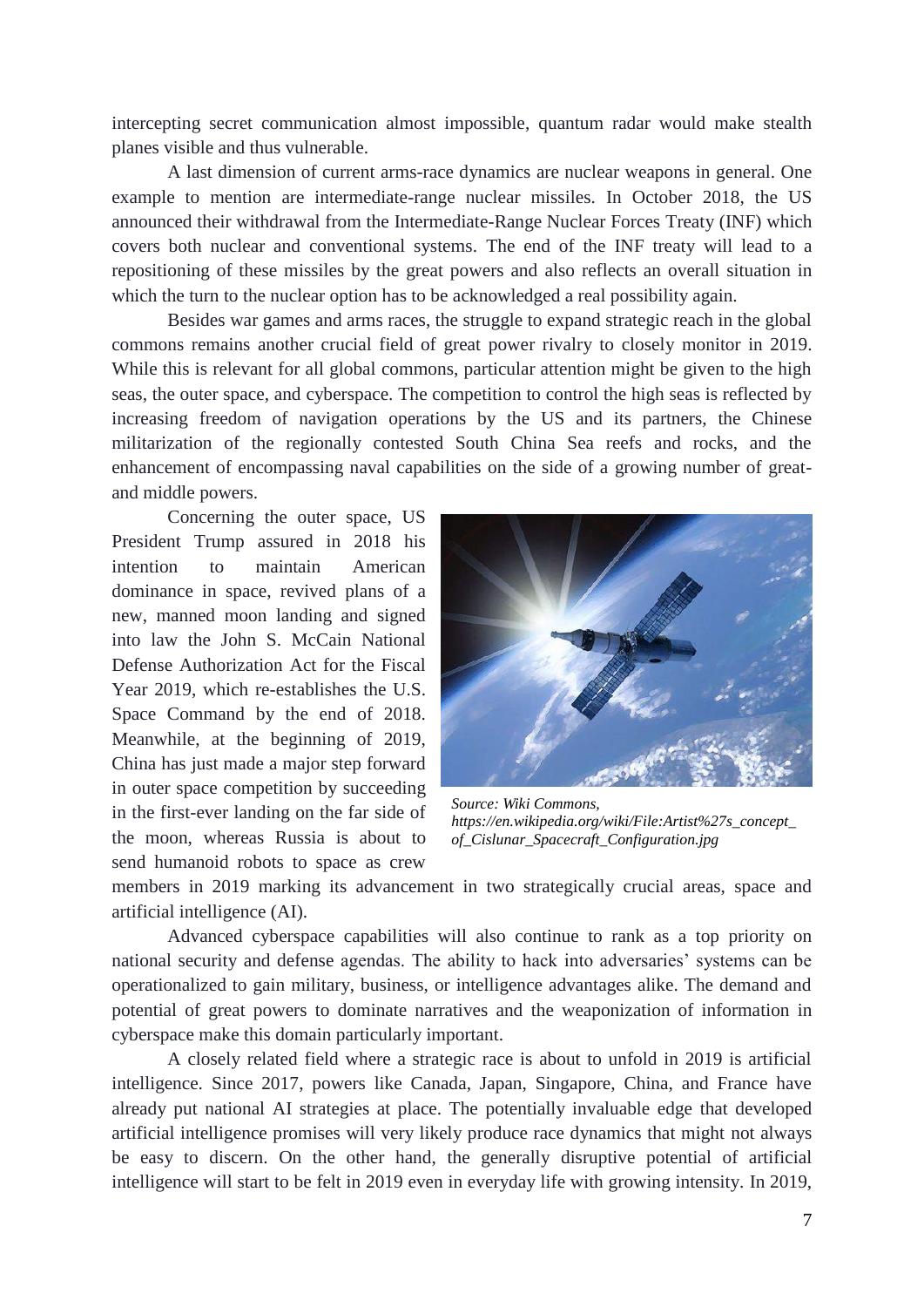to give just some examples for the speed and magnitude of change to be expected only in the field of transportation, GM will launch its driverless taxi service, Waymo will expand its Robotaxis to new cities, Chinese giant Bai Du will deliver self-driving busses and Singapore will introduce flying taxis created with German technology.

#### **Global (dis)order**

Meanwhile, the established normative global order continues to be in a process of rebalancing on a fundamental level. Arguably, the post-WW II order has been further weakened in this context throughout 2018. At present, there are no signs that this process would be halted or reversed. This applies to the impact international organizations such as the UN or WTO are able to exert, but also to more informal multilateral consultation mechanisms dealing with key issues such as international trade, security, climate, and other 'world issues'. The continuing inability to sufficiently address vital issues such as the deteriorating global climate or the war in Yemen and the pale G20 summit performance in Argentina were only some examples for the slowly eroding relevance of the conventional arenas of global ordering last year.

The inability to govern climate change is one of the most alarming manifestations of this trend as the year 2018 has revealed a frightening state of the global climate reflected by



droughts, floods, and hurricanes, altogether very unlikely to have happen to this extent in the past. They have, for instance, created a huge migration wave heading from Central to North America last year that was difficult to overlook by those refusing the reality of climate change.

A factor for the weakening of the established model of global order was President Trump's foreign policy stance which is not expected to change in 2019. His foreign policy stance and style

manifests continuously as a hyper-unilateralism that often even surprises close advisers, 'teammates' and allies and that does not show much concern of the respective counterpart's interest. An example for the former is the recent announcement to withdraw American troops from Syria and Afghanistan, an example for the latter delays in granting waivers to the Indian government that otherwise would collide with US sanctions law over a weapon-deal with Russia and oil imports from Iran respectively.

Most important in this context, however, is President Trump's hardly concealed disregard for universalistic normative aspirations as they have been integral to the US version of a liberal empire in the past as well as the multilateral structures of world order. In 2018, his decision to pull out of the United Nations Human Rights Council and then to also leave the UNESCO are cases in point. [Noteworthy is also the US threat to pull out of the World Trade](https://www.ft.com/content/32e17984-aca2-11e8-89a1-e5de165fa619)  [Organization](https://www.ft.com/content/32e17984-aca2-11e8-89a1-e5de165fa619) in August 2018 that weakened the institution as well as the unilateral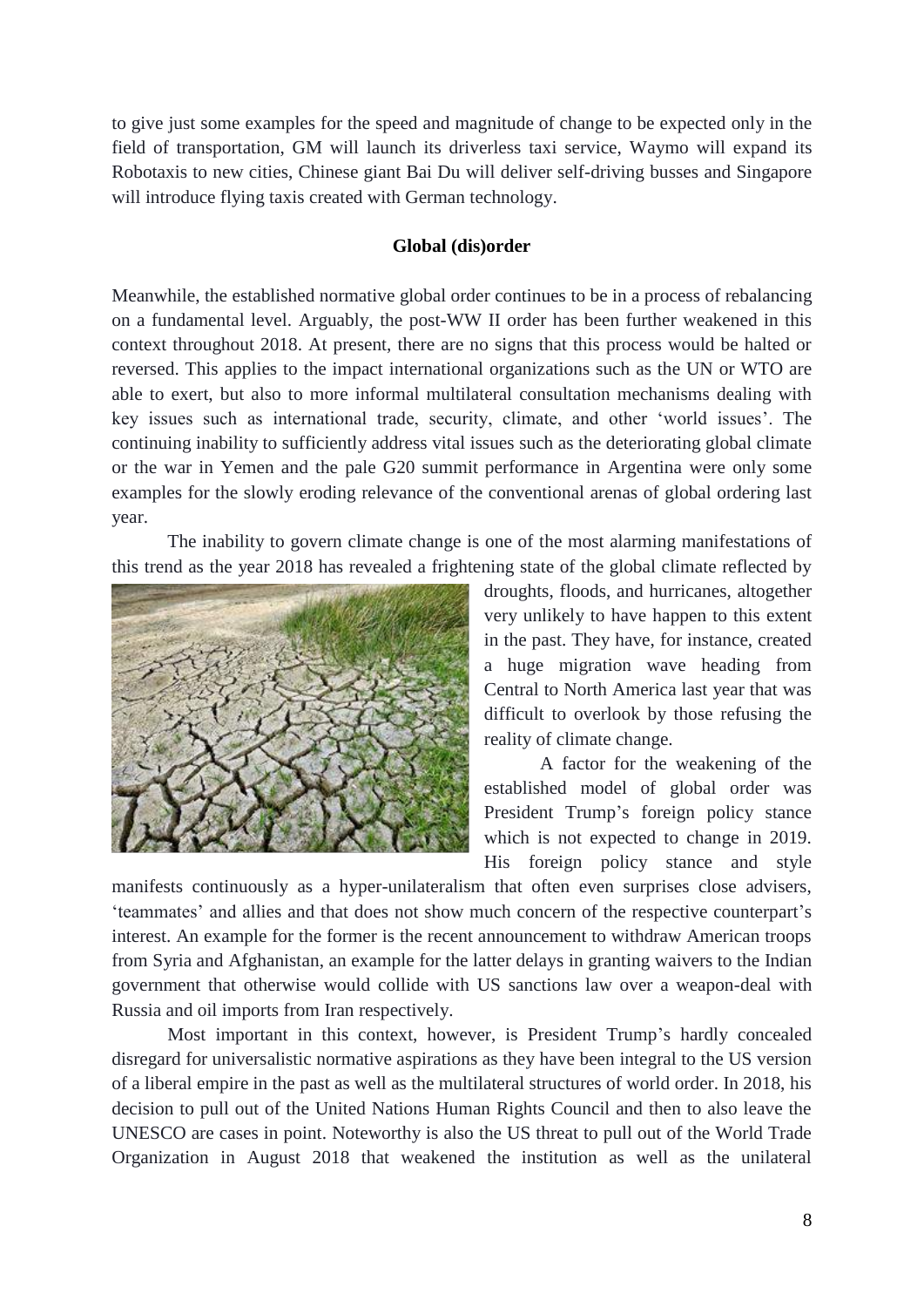withdrawal from the Paris Climate Agreement (June 2017) and the Iran nuclear agreement (May 2018).

It will be interesting to see in 2019 if the US will consider to eventually ratify the United Nations Convention on the Law of the Sea (UNCLOS) given alone the US' vast extended continental shelf, in particular as an Arctic state whose continental shelf at Alaska's coastline extends over 600 miles into the Arctic. After all, the area is estimated to hold significant gas reserves to which the US would have no legal foundation to claim without ratifying. Even if it is not likely that the Senate will overcome its reluctance in ratifying UNCLOS this year, it should be noticed that top U.S. Navy officials such as Admiral Jonathan W. Greenert, former Chief of Naval Operations, are strongly in favor of ratification.

Having markedly alienated core Western allies such as French President Macron in 2018, some non-Western observers, however, welcomed President Trump's UN General Assembly acknowledgment of the world as an assembly of distinct cultures and traditions. Moreover, the President announced that America would honor and respect them in their sovereignty and pursuance of their "own customs, beliefs, and traditions".

Besides the weakening of formal institutions and normative regimes of global governance in 2018, global order is also steadily rebalancing in terms of power and influence. China as the rising global power will increasingly expand its role within the established architecture of global governance in 2019. Here, it will be able to count on a growing number of states dependent rather on Chinese than US support. How much that will change the rules of the game within the UN system can hardly be anticipated. Yet, it is almost certain, that the rebalancing of global power and influence will have some consequences for the informal rules and dispositions within the UN system as well.

This process will be complemented by the crafting and entrenchment of parallel orders of regional, cross-regional and international governance. Examples visible in 2018 were the first China International ImportExpo, the Boa Forum Asia, the Shanghai Cooperation Organization Summit and the Beijing Summit of the Forum of the China-Africa-Cooperation. Besides China, Russia also works hard on bolstering its global diplomatic posture as an alternative to the West amid Western disunity on how global governance should work and reinforced by an unprecedented strong and concerted Western diplomatic advancement in context of the 2018 Skripal affair. In 2019, Russia will continue to position itself on the diplomatic arena as one of the globally relevant great powers. The Syrian theater, where it acts on the invitation of the Assad government, has emerged as the most important platform for this endeavor and might continue to be instrumental. Russia's interactions with Turkey, the US, Israel, and Iran will be important to watch in 2019, with Russia having achieved an unprecedented role in the Middle East in the past years.

All these developments have to be seen in a larger context that has been lucidly described in a 2017 US Army War College study on the status of the international order. The study concluded that the US-backed international order established after World War II is "fraying", and may even be "collapsing" as the US would lose its position of "primacy" in world affairs. This view will remain an interesting heuristic paradigm to assess the larger trend in 2019.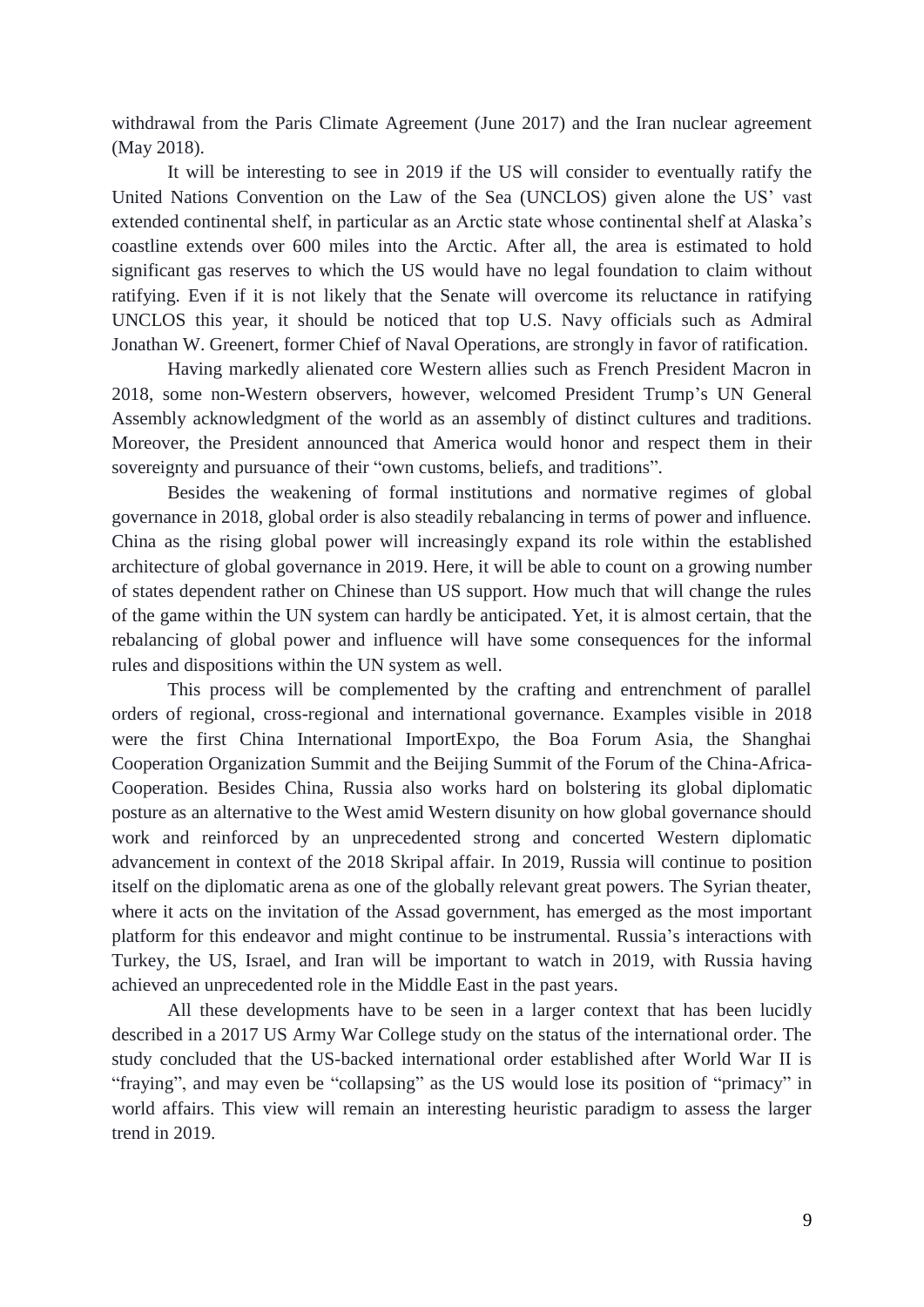The weakening global order seems to resonate with a global surge in authoritarianism, populism and a growing quest for identity of political communities on the subnational, national, regional and international level. Altogether, these developments will make it harder to reinforce the international order's foundational values. This directly involves also the reach and resilience of human rights which are unlikely to have a better year in 2019. Last year, the fate of the Rohingya served as a sad example of how geopolitical considerations are prone to trump human rights concerns. In 2019, a solution to the Rakhine state crisis has still to be found. Google's 2019 launch of its censored version in countries like China, Russia, and Iran exemplifies both the increasing importance of big companies as responsible parties in the implementation of rights, and the fact that they need to be somehow regulated to ensure that they are also living up to their respective responsibilities. Moreover, China is increasingly enforcing its understanding of politically appropriate speech on sensitive matters far beyond its borders, unfolding a sort of negative rights sphere. One example is the case of a US employee of the American Marriott Hotel chain who "liked" a social media tweet posted by "the Friends of Tibet" in America. When Beijing demanded that Marriott fire the man and issue an apology, the company followed suit.

An element of globally relevant regional order that is expected to gain traction throughout 2019 is the emergence of new forms of cross-regional governance which will compete with the established, still Westerndominated fora such as the UN or G 20. Recently, the first-ever 'India-Central Asia Dialogue' was held for instance in Samarkand to foster interregional connectivity between South Asia, Central Asia and the Middle East with India and Iran inviting the Central Asian



*Source: Tasmin News Agency*

states to participate in the Indian-Iranian Chabahar Port project. The 'India-Central Asia Dialogue' which was attended by foreign ministers of India, Uzbekistan, Afghanistan, Kyrgyzstan, Tajikistan, Turkmenistan and Kazakhstan, noteworthy also addressed the conflict in Afghanistan, suggesting an inclusive peace process supposed to be "Afghanowned, Afghan-led and Afghan-controlled". Moreover, all countries participating in the dialogue are members of the Shanghai Cooperation Organisation (SCO).

#### **Global financial and economic outlook**

In terms of global economy and finance, China's slowing economy, the development of trade war dynamics and rising interest rates are among the major risk factors. The near possibility of a no-deal Brexit with repercussions on the financial markets and a financial crisis in Italy are other manifest risks that soon could materialize. These and other warning signs indicate that a worsening of the overall situation is a real option. A recent and quite impressive warning sign were the significant market plunges at the end of the year, normally a good time for financial markets. Yet, almost all major markets all over the world experienced heavy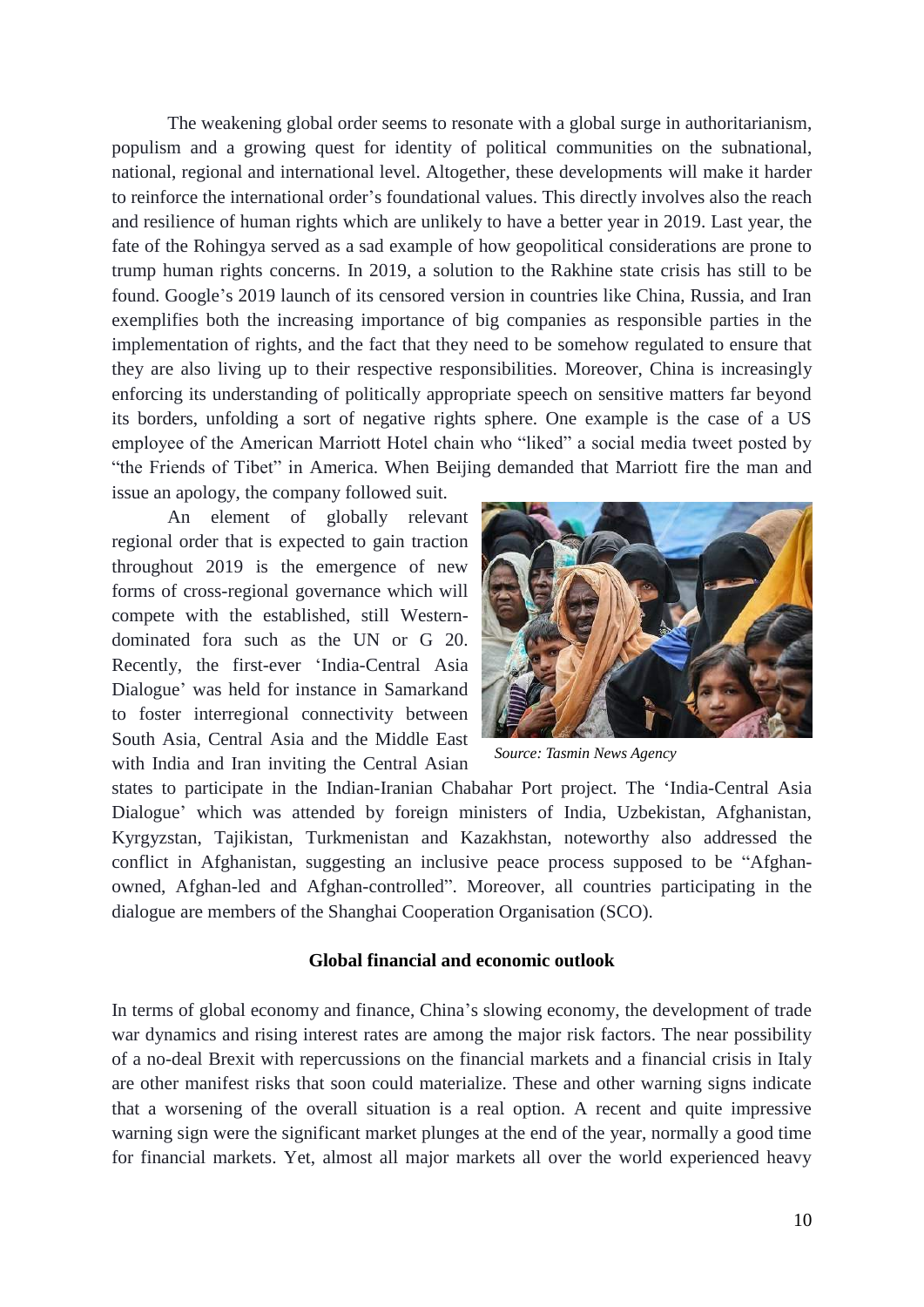losses with the rare exception of Brazil. While Wall Street had its worst December since 1931, Shanghai lost 25% of its composite index.

Moreover, after years of 'unnatural' and historically unprecedented low interest rates, a rise seems economically indicated in Europe now. From a US point of view, they even have an additional strategic value to put economic pressure on China. Rising interest rates will, however, meet a rising corporate debt with a corporate bond market being roughly three times bigger than it was in 2008. Against this overall background, a global recession might be looming rather in 2019 than in 2020.

Complementing the outlooks of disruptive developments, the 11-nation Comprehensive and Progressive Trans-Pacific Partnership (CPTPP) which took effect Dec. 30 as an improved version of the Trans-Pacific Partnership killed by President Trump, will dramatically open the governed markets and thus create strong integrative impulses with an overall market of 13.2% of the world's economic output and 500 million people. An interesting development could be an opening of the CPTPP to China in case that Beijing can meet the high demands required to access the free trade agreement. The first ministerial-level conference of the CPTPP will take place in Tokyo this January to also set the process for admitting new members such as South Korea and the UK.

The fate of the US dollar as the world reserve currency is another issue to monitor in 2019, – not least also as another expression of great power rivalry and increasingly widespread tendencies to revise the established global order. Yet, after countries like China, Russia, Iran, and Venezuela moved in that direction, others closer to the US, such as Turkey, India and even the EU showed signs of leaving the dollar as the world reserve currency. In December last year, India and the UAE have for instance agreed to trade in local currencies instead of the USD, establishing a MoU based bilateral currency swap agreement for their oil business.

#### **European disunity and Eurasia's geostrategic landscape**

Against the backdrop of a waning global order and rising great power rivalry, a stricken European Union (EU) has not yet developed any viable vision of reform, even if single voices came up with suggestions, they remained unheeded. Still, representing an important geopolitical weight in the context of the emerging Eurasian order, the EU continued to be under strong duress in 2018 and will remain so in 2019. At the beginning of 2019, there is no doubt that the year ahead will be crucial for the EU in more than one regard. The fact that the EU will nevertheless remain an important player at the end of 2019, however, highlights its resilience and unwavering potential. Anyway, the EU will see decisive developments in a number of areas which include the EU's unity, its political and social cohesion, its economic foundations and its external security.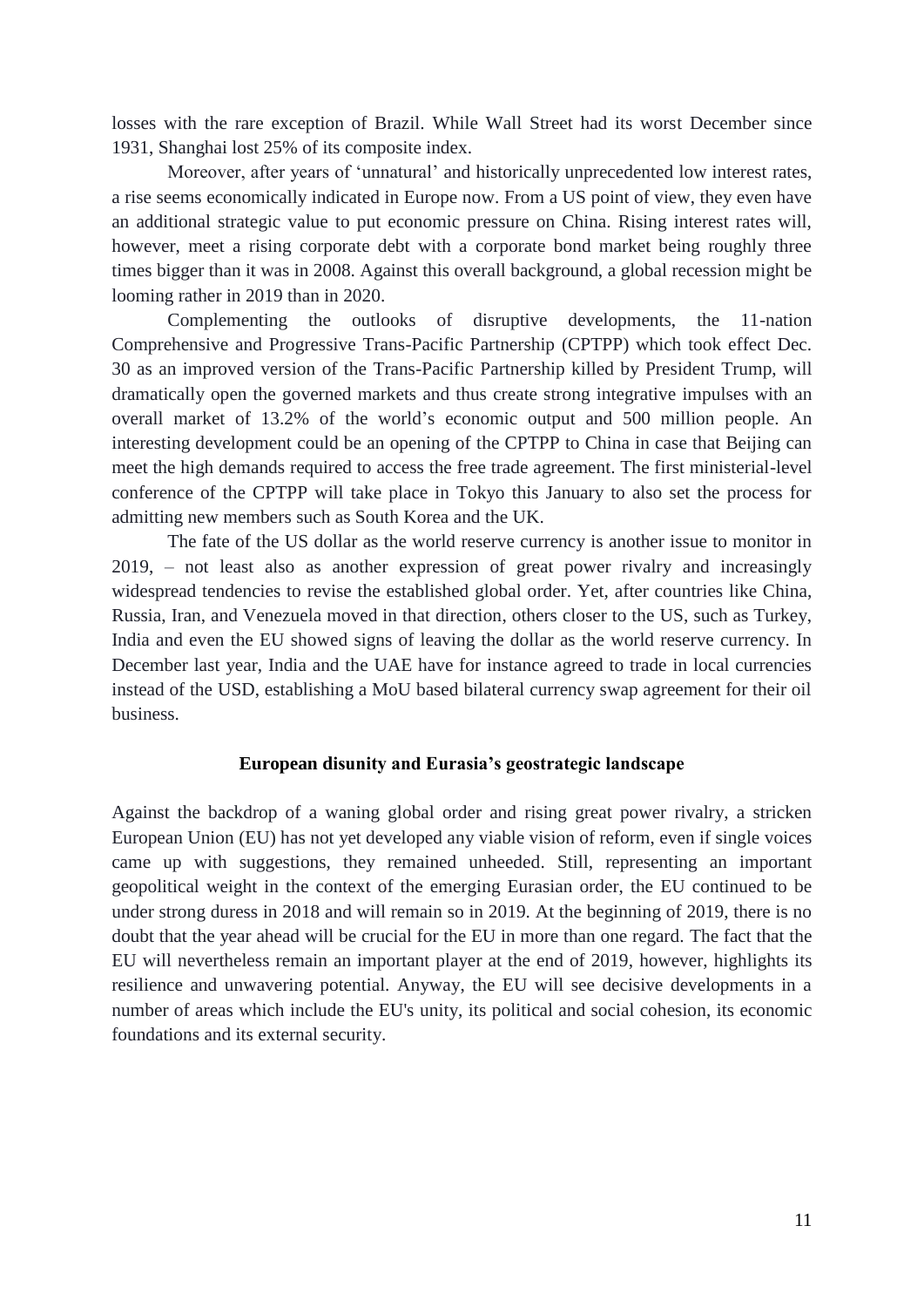#### *Brexit*



At the end of March, the UK is set to leave the EU. Having been one of the dominating EU-themes of 2018, the reality is approaching fast now. While the UK's departure is set to happen at midnight, March 29, 2019, it is still unclear how Brexit will actually take place. This month, the British parliament had to decide on Prime Minister May's Brexit deal and the very real

possibility that the deal was going to be refused by the MPs turned into the reality of a significant loss for the government by a margin that delivered the heaviest defeat in the parliament's history. Once again, the developments have made a no-deal Brexit more likely. Key questions being still unanswered – take alone the future fate of Northern Ireland as an almost unsolvable problem given the sovereignty and security issues involved –, there is still talk of an early general election as well as some temptation to hold a second referendum, even though it is less clear on what exactly. In the end however, this is very unlikely to happen, not least because the immensely powerful City of London Corporation, the governing body for the UK's financial heartland, is among those refusing this option. While Brexit seems unavoidable it is possible that the EU would allow a short extension of the exitdeadline if there are signs that the deal is possible. The historic defeat in the vote on the withdrawal agreement however, does not signal that a workable deal is within reach and EU leaders are frustrated by the fact that there is no unified position coming out of the UK and that they do not feel any further realistic concessions would change the minds of the MPs in Westminster to vote for a deal. The EU has taken the stance that Brexit is predominantly a domestic issue for the UK and remains in a waiting position while getting on with other business.

In any way, the EU is very likely to soon lose a major member state and the UK its membership in the EU. With 15% of the EU's GDP, the UK is the second largest EU economy – way behind Germany with a bit more than 21% and slightly ahead of France with a bit less than 15%. With that, the UK represents almost the same GDP as the 19 weaker EU member states together (16%) and thus is a significant economic weight to lose. Consequences being uncertain, a 'wild Brexit' would greatly amplify these uncertainties and could create strong repercussions. In any way, Brexit will change both the internal balances of power in Europe as well as the strategic posture and outreach not only of the UK but also of the EU and single European powers.

Another important discussion on the UK's future links with Europe will be conducted ensuing Brexit on the possibility of leaving the European Convention on Human Rights in 2019. Although the exemption of members of the British Armed Forces from prosecution under the European Convention on Human Rights (ECHR) is already on the table, a complete withdrawal from the Convention is rather not likely to ultimately happen though.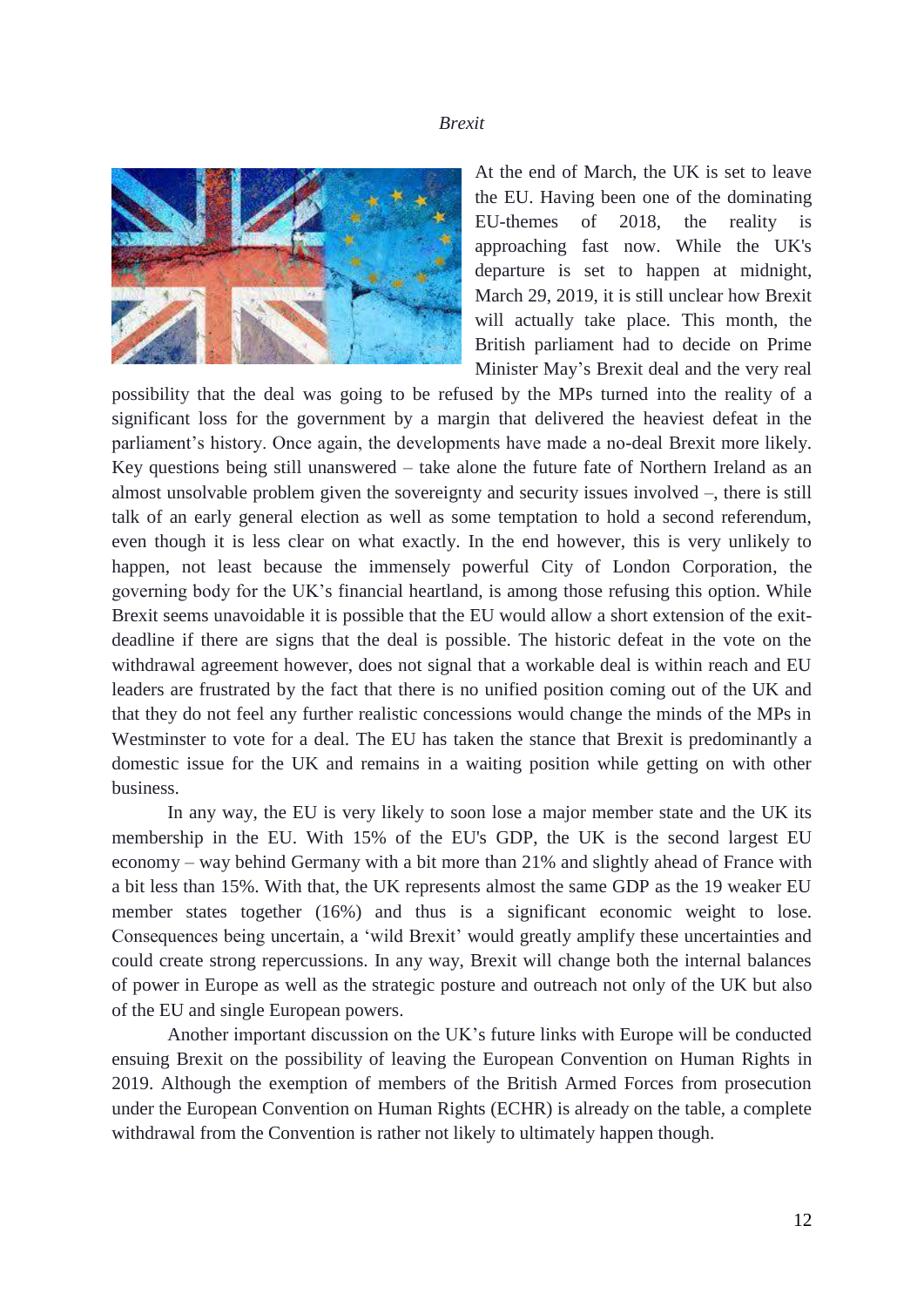#### *European social contracts in question: the new populism*

A socio-political challenge to the EU as a geopolitical player is the twin-phenomenon of populist-authoritarian government and populist protest movements. Both represent a growing unease with the social contract, the European social contract in the first case, the respective country's social contracts in the second case.

After repeated advancements of various rightist populist parties in Europe over recent years, many European societies now experience protracted mass protests of a somehow different kind and magnitude that put the related governments under remarkable stress. The geopolitical dimension of these movements is not confined to the instability they are able to exert in general but also due to the fact that they could reinforce alternative foreign policy preferences to the presently dominating. With the EU parliament elections in May 2019 approaching as a litmus test, these movements will most probably continue to unfold for the time being. The result could be another major rejection of both the current European project as well as the actual manifestations of the social contract in the respective countries. After previous populist waves which were rightist in essence with their focus on sovereignty, nationalism, and cultural identity, the new movements in their distinct anti-elite and antiestablishment stance command a notably broader, more heterogeneous support base. As a common ground, protesters reject globalism and the socio-economic system linked to it, the EU project, migration politics, and a general political style that they perceive as being detached from the democratic will.

Most visible among these movements are the still virulent 'yellow west' protests in France which were occasionally accompanied by high degrees of vandalism and significant brutality on all sides. Despite their rightist notion, these protests often lacked a single shared ideology and were able to mobilize also leftist and moderate citizens. An indication of the volatility accompanying the phenomenon of these



movements is the fact that it is actually often difficult to say where ideologically moderate, average citizens are drawn to the political fringes or where positions of average citizens are declared to be fringe positions by the political establishment.

Moreover, the French protests were not only not limited to rightist radicals but also not without support from elite representatives usually rising their voice. Actually, in the last month of 2018, a group of top-level military officers, calling themselves 'Voluntaires Pour La France', wrote a letter to President Macron warning him that the signing of the UN Global Migration Pact would strip France of even more sovereignty, providing an additional reason for "an already battered people" to "revolt". Moreover, the generals accused the Macron government of nothing less than being "guilty of a denial of democracy or treason against the nation" for signing the migration pact without putting it to the people. An unusual expression of military discontent, reminiscent of the last days of the Fourth Republic, the letter which is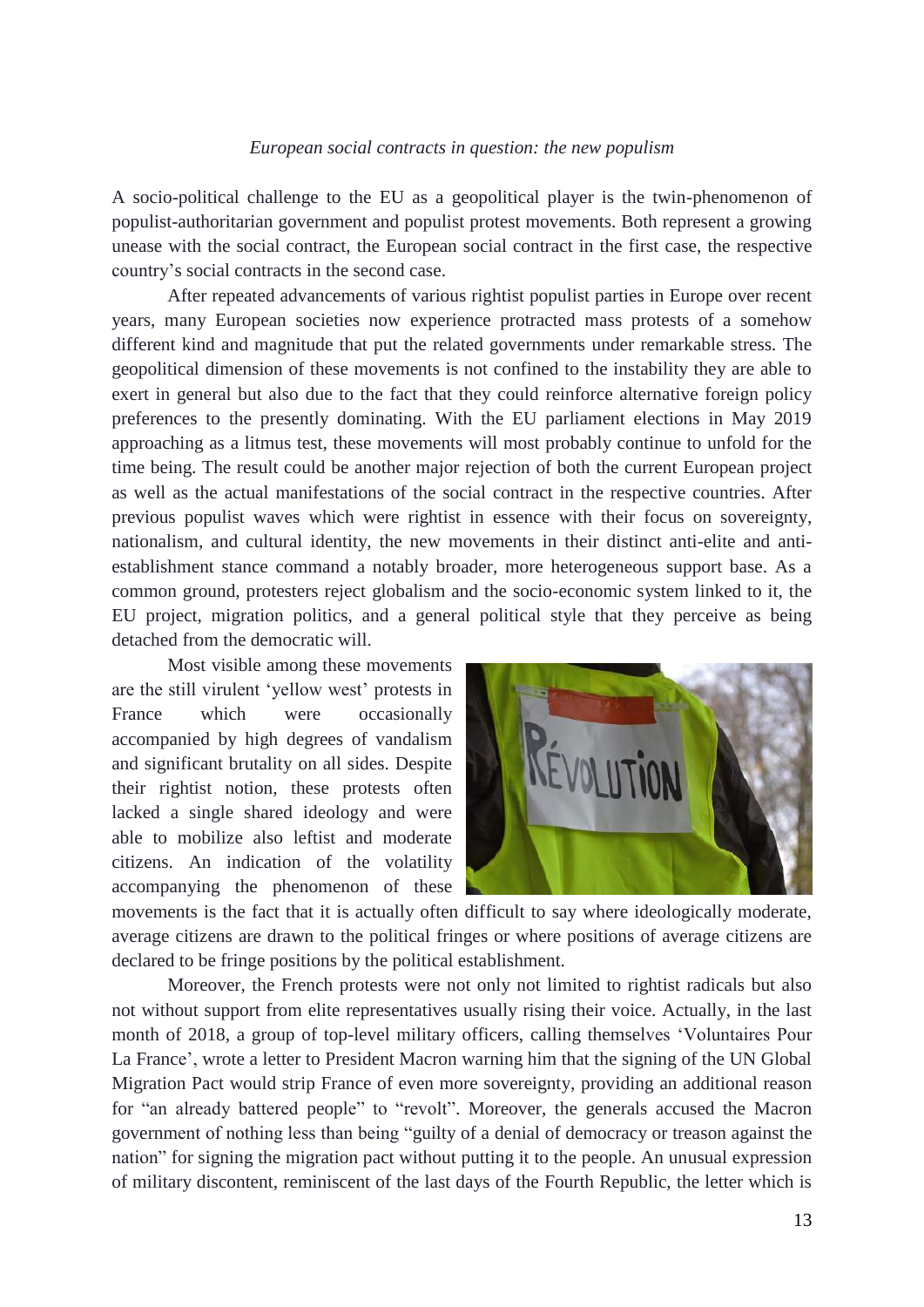signed by no less than eleven generals, an admiral, and a former French Minister of Defense, illuminates how deep the cracks within the French social contract actually are. In the same context, shortly before Christmas, the Belgian Prime Minister even resigned over similar mass protests against the signing of the UN migration pact.

Probably, the fragmentation of European politics, the convergence of political fringes and the conflation of fringes and genuinely moderate mainstream will likely continue as a significant theme. In one way or the other, this trend might influence if and how the European project will be redefined but also the way the EU and the European powers will position themselves in matters of foreign policy.

#### *European social contracts in question: the new authoritarianism*

The second challenge related to the normative fundaments in Europe is the rise of populistauthoritarian government in the EU, most notably in Hungary and Poland. While both countries more or less explicitly denounce some of the core elements of liberal democracy in the EU's understanding, Poland is deeply divided about this development with a disunited opposition facing a firmly consolidated governing coalition.

Given this situation, the 2019 elections in Poland will probably bring no change.

Consequently, the ongoing rebuilding of the Polish constitutional state and the gradually enforced political conformity will go on after the security apparatus has been purged, control of the press expanded and the rule of law dismantled in recent years. However, this authoritarian turn is driven and singlehandedly controlled by a man who does not hold any office despite being the leader of the governing 'Law and Justice Party', Jaroslaw Kaczynski, and this much dependent on his ongoing de-facto rule. Geopolitically, these domestic predispositions are for a number of reasons



*Source: Wiki Commons, https://commons.wikimedia.org/wiki/File:Jaros%C 5%82aw\_Kaczy%C5%84ski\_(2).jpg*

relevant for the future of both NATO-EU, and EU-Russia relations.

#### *Eurozone crisis/European economy*

Economically, 2019 will continue to be a difficult year for Europe as it is for other major economies. Most importantly, the Eurozone is still threatened by the risk of major setbacks in Italy even if the Italian Senate has just passed a revised 2019 budget which represents a compromise between Rome and Brussels after tense discussions at the end of 2018. Despite the compromise, the EU's fear of another debt crisis in the Eurozone's third biggest economy that could trigger a new banking crisis in Europe lingers on as the compromise does not change the basic conditions of the Italian economy in principle. A failure here would inevitably create an incomparably worse scenario than that of Greece.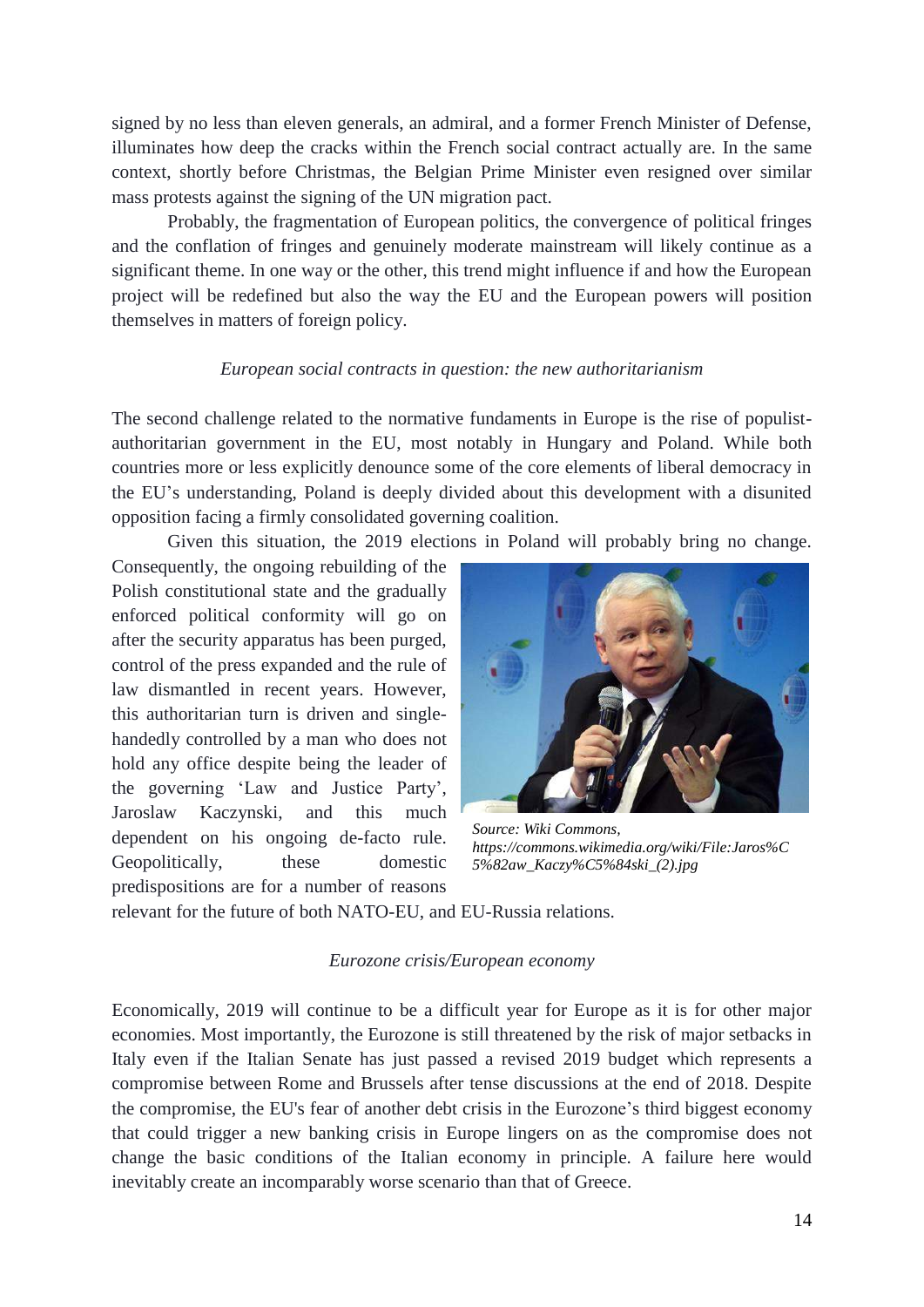Moreover, the European economy remains generally vulnerable to the hardly deniable downturn of the Chinese economy that makes the economic outlook of Brexit, especially a wild one, at least potentially, even grimmer. Another big issue looming is the possibility of a US-European trade war. The overall possible volatility of a weakening global economy, the European economic situation and particular a trade war with the US could slow exports beyond a critical level which would hit the European powerhouse Germany hard, thus reinforcing a further weakening of the global economy. European-American trade talks will resume early this year in a strange atmosphere in which two sides are weakened, both being in danger to overplay their hand and both having a lot to lose. This situation rather meets the interests of the Trump administration which might successfully bluff the European side which, fearing the repercussion of Brexit, can be assumed to be the more conservative counterpart. This, however, makes it not unlikely that a trade war is eventually avoided though.

#### *The EU's security outreach and geopolitical balancing*

First, there is Polish Prime Minister Kaczynski's unforgiving attitude towards Russia which he accuses of being responsible for the accidental plane-crash that killed his twin brother. Second, this foreign relations stance of a country traditionally already very wary of its big neighbor benefits the transactional approach the Trump administration takes in general and



*Source: Wiki Commons, https://commons.wikimedia.org/wiki/File:History\_of\_NATO\_ enlargement.svg*

regarding NATO in particular. This leads to the broader attitude of the US administration towards its European NATO partners, especially where it comes to NATO's relations with Russia.

While NATO will not fall in oblivion, it will continue to play a rather limited role for Washington where it comes to the definition of a joint strategy to engage Russia even if relations further deteriorate. In the present situation, loaded with tension and risk of further escalation, many policy- and decision-makers of the current US administration seem

not to see NATO as the major arena of decision making. From this perspective, NATO might be good to mobilize and project power especially in peace times or in context of a clear-cut Cold War theater whose distinct and exclusive delineations indicate the given operational options with sufficient clarity. But where it comes to mounting a strategic posture in the fluid and complex context of the current geopolitical chessboard, these policy- and decisionmakers seem to prefer a bilateral strategic advancement. This is the strategy the US pursues at present, especially with countries like Romania and Poland.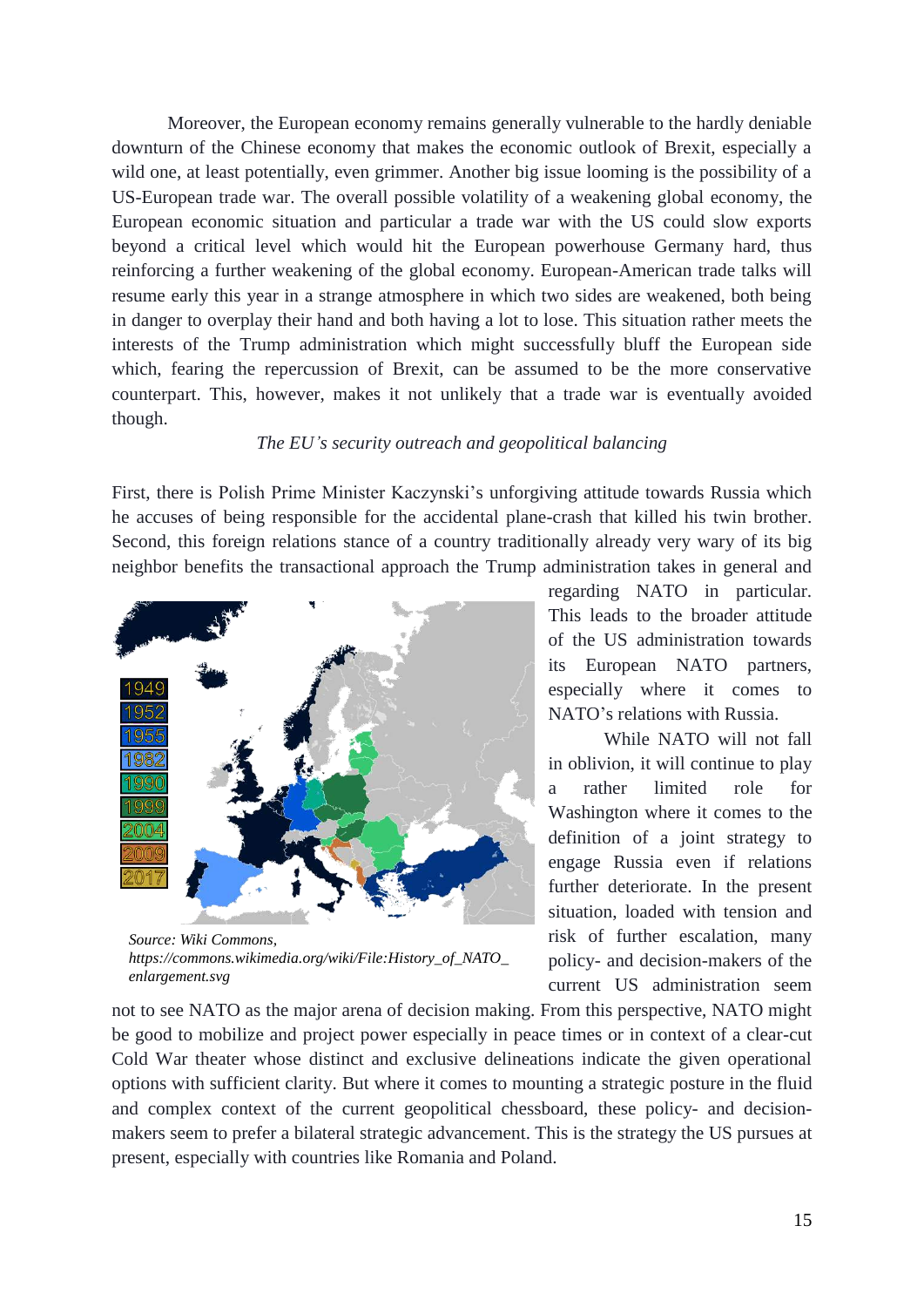On the other side, unilateralism and a policy of picking single strategic partners within NATO are corresponded by some consternation on side of key NATO partners that feel not sufficiently involved. This contributed last year to reflections on the possibility to create new ways to define and ensure the external security of the EU.

The strongest expression of this trend came later in 2018 with French President Macron urging to soon have an 'EU Army'. Macron said: "We will not protect Europeans unless we decide to have a true European army." This not enough, Macron, on the one side, sent also softening signals to Russia. He assured: "I want to build a real security dialogue with Russia, which is a country I respect, a European country – but we must have a Europe that can defend itself on its own without relying only on the United States." On the other hand, the French President went even so far to count the US among the possible contenders of European security, saying: "We have to protect ourselves with respect to China, Russia, and even the United States." Almost reminiscent of the days of General De Gaulle when France even left NATO for a while, the message could hardly have been stronger. Macron outspokenness notwithstanding, NATO skepticism has occurred earlier without much

consequences, namely in the 1990s after the end of the Cold War. Moreover, at present, any plan to introduce something like EU armed forces would represent a purely political idea lacking any preparation of a military action plan, let alone a looming consensus in Europe in daring such a step. Brexit makes it also even more probable that especially the UK would not support it making an idea of an 'EU Army' of sufficient scale even less viable. While there will likely no alternative security arrangements to NATO taking shape in 2019, there is a



*Source: Flickr, https://www.flickr.com/photos/whitehouse/45101575684*

serious degree of uncertainty about NATO's future purpose and the preferred mode to operate it for the sake of the common defense of Europe.

Notable among the developments set to happen very likely is the repositioning of US intermediate nuclear missiles in its Eastern European partner states in the wake of the US withdrawal from the INF Treaty. Moreover, this year, several US military bases in Romania and Bulgaria will be enhanced and the building of a base in Poland prepared. Amid increasing tensions with Russia, US ties with partners like Estonia, Latvia, Lithuania, Poland, Ukraine, Moldova, and Georgia will most likely intensify while intra-NATO relations will continue to be bumpy.

Doubts surrounding the current European security architecture were reinforced last year by serious European disappointment on the economic front, especially over the revival of Iran sanctions. One of the strongest signals sent to Washington in this regard was a suggestion of the President of the EU Commission Jean-Claude Juncker to turn the Euro into a global reserve currency. In 2019, the possibility of an entrenched US-EU trade war will also not contribute to quickly improving relations. The magnitude of all the cracks that have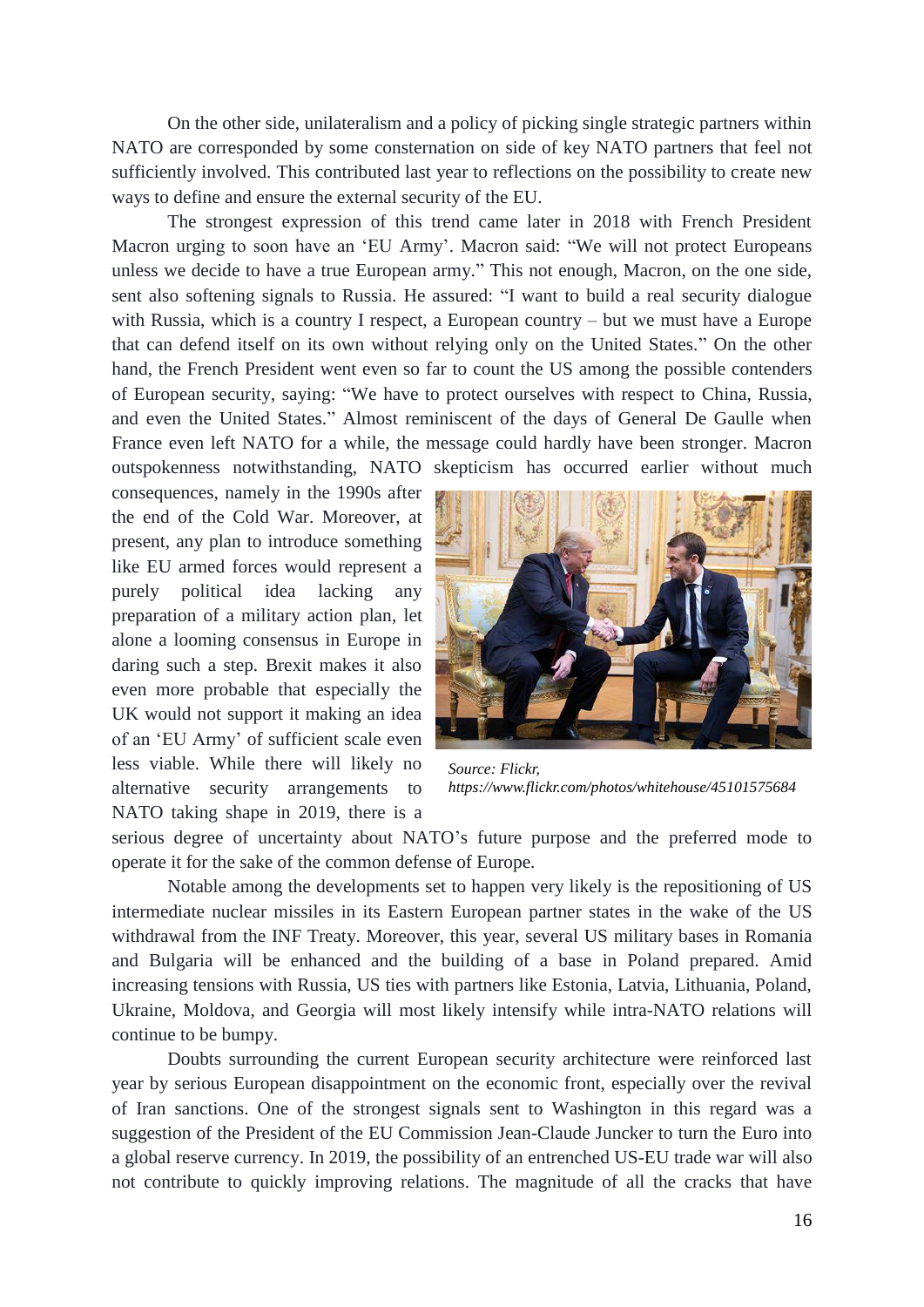emerged in the fundament of the Atlantic community will continue to be an important geopolitical factor in 2019.

Moreover, Ukraine will continue to figure high as another factor for Europe's geopolitical posture with the Ukrainian-Russian conflict still at the center of prospective key developments on the European security landscape. Two important elections are looming in Ukraine this year. Especially relevant are the presidential elections set for March 31 even if it is not sure if incumbent President Poroshenko will postpone them due to the declared martial law. Parliamentary elections are supposed to happen in October in Ukraine.

A matter of Ukrainian internal stability as well German-American relations and the geopolitics of Europe and Russia at large is the fact that the gas pipeline project North Stream 2 will likely become operational this year (together with Turk Stream). Running under the Baltic Sea, North Stream 2 will bypass Ukraine, strip Ukraine of important transit revenues, endanger the attractivity of US gas exports to Europe, increase Russian revenues and, more generally, add to an increasing 'Eurasiazation' as the grand unfolding geopolitical theme of our times. North Stream 2 is another bone of contention between the US and a major EU country, namely Germany, and might lead to greater tension in case that the US will respond with inflicting sanctions on European and especially German companies involved in the Nord Stream 2 project.

Geopolitically increasingly relevant to Europe is, last but not least, China. This counts especially for the Chinese Belt and Road Initiative taking increasingly root in Europe which exemplifies its quality as a project of the century. After Chinese foreign direct investment in the EU rose with unanticipated pace after the 2008 financial crisis, significant BRI investments followed suit, especially in terms of infrastructure and energy investments in Central, East, and Southern Europe. Since 2012, China operates the 'Cooperation between China and Central and Eastern European Countries Forum' (16+1) with a secretariat in Beijing which links China bilaterally with 16 Central and Eastern European countries complemented by China's significant BRI-based partnership with Southern European countries such as Greece and Portugal.

Since 2016, when the German robotics flagship KUKA was overtaken by a Chinese company, bigger European markets started to feel not only opportunities but also the economic challenge coming with Chinese FDI which is not reciprocally possible for EU investments in China. More important, in 2017 China managed to get indirect veto power over some of those European Union policies that require unanimity. Hungary and Greece blocked, for instance, a reference to China in an EU statement on the Chinese South China Sea only shortly after Hungary broke EU consensus on human rights violations by refusing to sign a joint letter denouncing cases of alleged torture of detained lawyers.

Against the background of transformative developments on the greater Eurasian chess board, the occasionally uncertain future of relations between the US and single EU member states, and the gravity of the Chinese presence within the EU, 2019 will be a particularly important year for the emerging Eurasian order.

The EU and bigger EU member states will deal with China as an important, yet ambiguous partner, engage it to achieve at least a certain level of parity when it comes to barriers against foreign investment and try to find a way to handle the political challenge for EU unity where it comes to re-shaping the EU as a Eurasian geopolitical actor. This last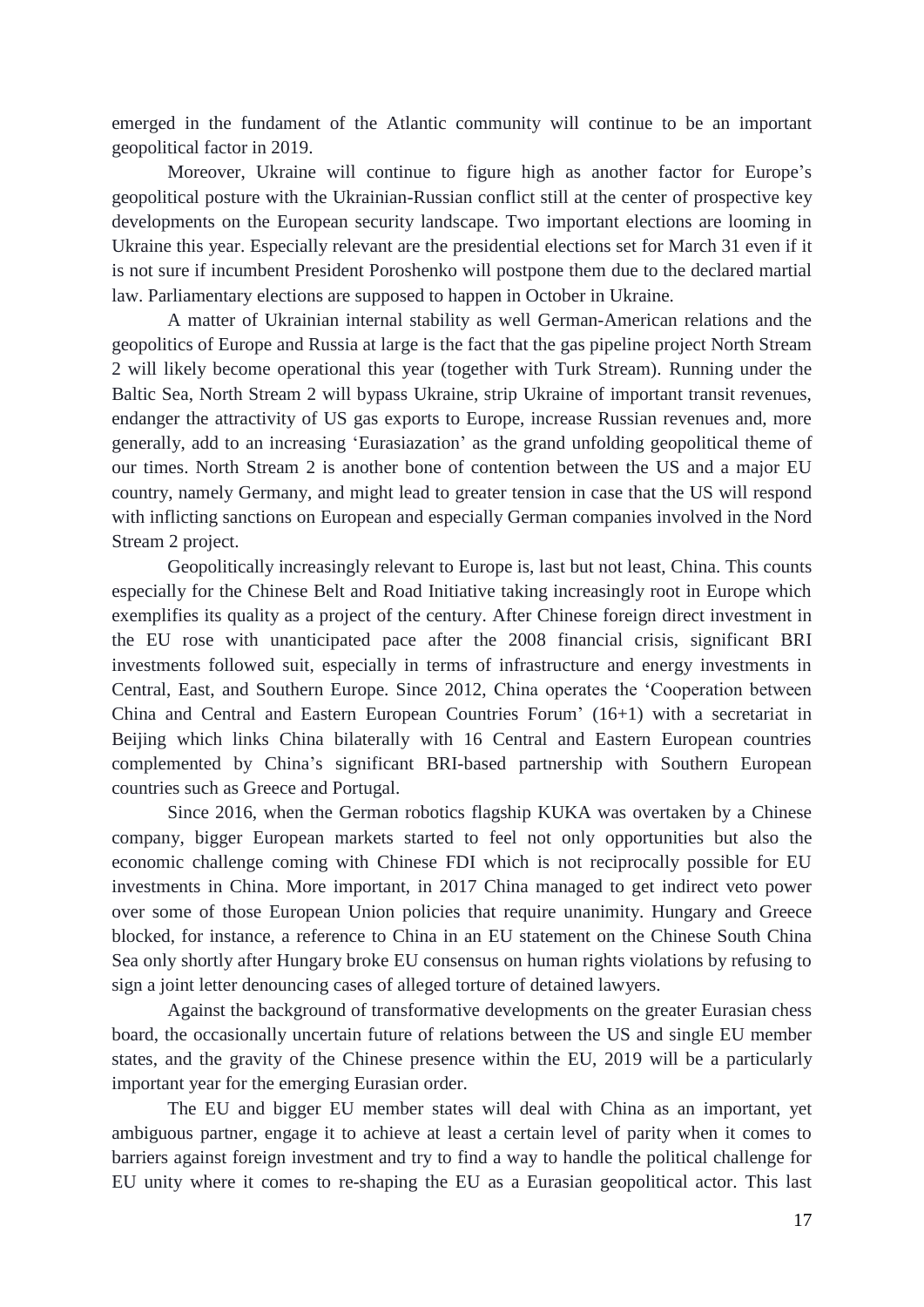point, the fact that the Chinese BRI will evolve as the major structure of an ongoing geopolitization of the entire Eurasian space that runs counter to the increasingly fragile regional order in Europe, will pose a conceptional challenge to the EU in 2019 that neither the EU nor its major member states might be expected to clearly address.

#### **A Middle East in disarray, Caucasus and Central Asia not without volatility**

The Middle East continues to be a region in disarray that nevertheless attracts increasing external engagement and a dense activity of local powers. The region is home to not less than five, ambitious middle powers that are expected to be prepared to determinately and ruthlessly secure and expand their spheres of influence, namely Turkey, Iran, Egypt, Saudi Arabia, and Israel.



After years of protracted armed conflict in Iraq, Syria and Yemen, not less than five considerable middle powers that are competing for influence are showing an increasingly striding foreign policy. The current regional engagement of at least four of them – Egypt is rather the exception – might even be called daring. At the same time, three rivaling great powers, the US, Russia, and China, are engaged in the region which is shaped by several highly active, entrenched conflict lines and at least two hot conflict areas inhabited by dangerous power vacuums. Given all this, the developments in the region might well spiral towards greater volatility this year.

#### *Flashpoints in the Middle East*

A more latent flashpoint to watch in 2019 is still Qatar which endures a sea/air/ground blockade imposed by Saudi Arabia, UAE, Bahrain and Egypt since 2017 accusing Qatar, which itself is still an American ally, to align with Iran. Qatar, hosting the big US Udeid Air Base, is an example for the fact that many Eurasian powers are currently fostering ties with great and middle powers that are adversary to each other. Any future move regarding Qatar might be an indicator also for the further development of US-Iranian relations.

The tense situation between Saudi Arabia and Iran, which strongly involves Israeli and US stakes as well, will remain the most notorious flashpoint in the region. It is prone to a likely escalation that even could turn into a hot conflict. While Tehran is supported by China and Russia, the US will have to build a local alliance to engage Iran. From a US perspective, Turkey, which showed signs of a rapprochement with Iran and Russia in 2018, should be kept out of the conflict, while Egypt, Saudi Arabia, the UAE, and Israel should jointly advance with the US against Iran.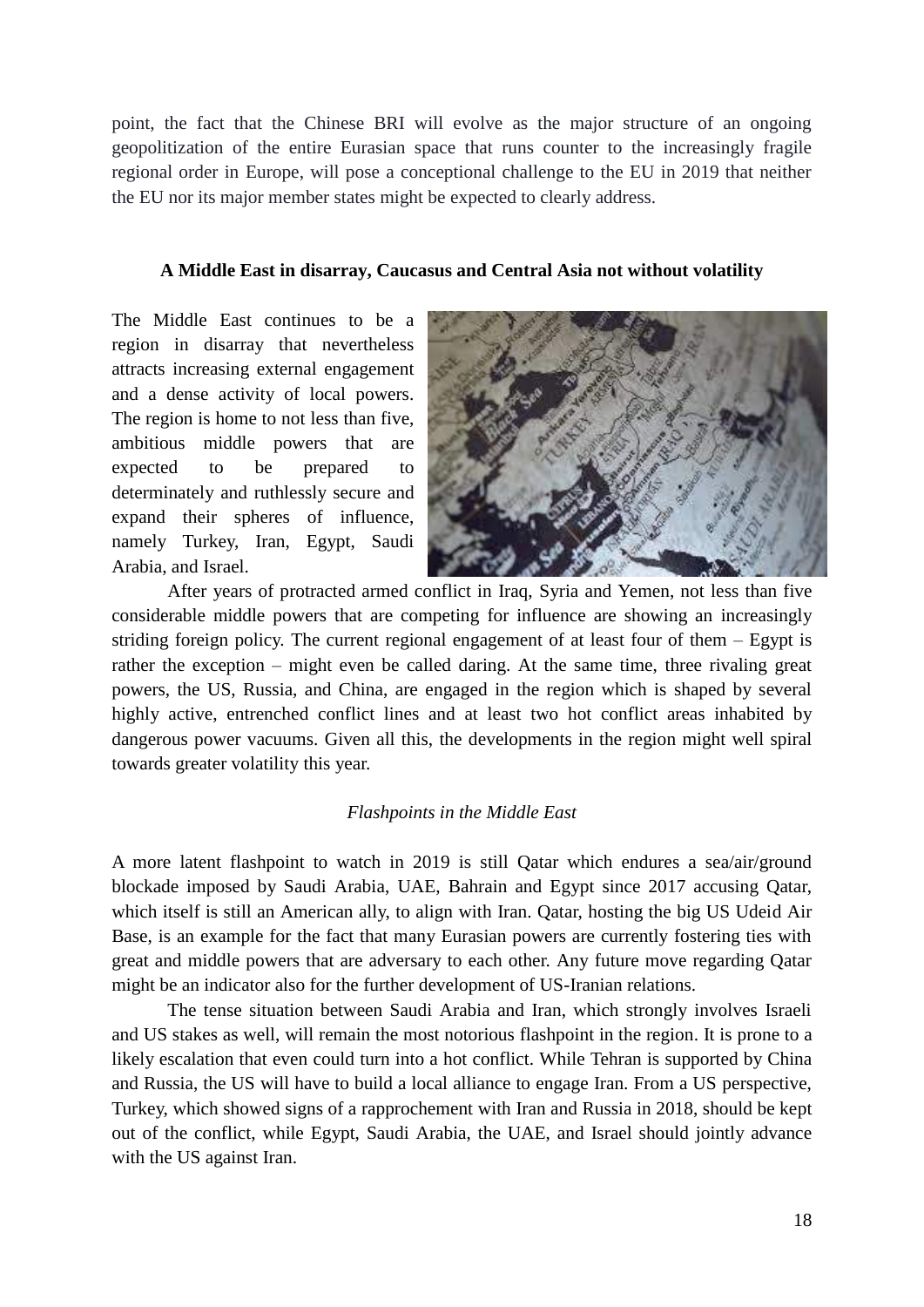Another flashpoint to monitor in 2019 is Yemen where the Saudi-led coalition forces failed to get final control over the theater of operations. While the United Nations Security Council unanimously approved the deployment of a UN advance team to monitor a ceasefire in Yemen's Hodeidah region last December, a solution of the conflict is not in sight. A temporary easing of the Yemeni situation could also imply that Riyad is about to shift its focus even more on Iran directly. A looming escalation is possible also in Syria after President Trump unexpectedly announced a US troop withdrawal from Syria and partly also from Afghanistan when the year approached its end. The decision was made without former consultation of close advisers or locally involved NATO partners leading to the resignation of Defense Secretary General Mattis and the consternation of French President Macron and Israel's Prime Minister Netanyahu. Turkey, the region's historic hegemon however, seemed prepared to instantly use the announcement to massively advance against Kurdish positions in Syria, which also came under pressure by Syrian government's troops. After the abandoned Kurdish forces seemed to be once more sacrificed by their allies, the US administration backpedaled to the great anger of Ankara. Militarily, the decision to withdraw some 2000 troops from around a dozen scattered positions to re-concentrate forces at other places in the larger Middle Eastern theater might not even be a bad one. The way, the decision was carried

out proves to be disastrous though. After it seemed for a moment that President Trump and Turkish President Erdogan could have stroke a deal concerning Turkey's balancing between the US and the Russian-Iranian axis – an indication was the immediate strengthening of the battered Turkish Lira –, the partial withdrawal from the withdrawal might well backfire in the other direction now.

If there actually was a certain understanding between Turkey and the US to enable Turkey to take greater



*Source: www.kremlin.ru*

control over Syrian territory for the sake of reversing the constantly deteriorating relations between the US and NATO's strongest force in Europe, the unravelling of the events could indicate a possible, even if not very probable scenario concerning also Saudi-US relations. Saudi Arabia – a globally significant middle power in terms of oil, its unique position in the Islamic world, and its impressive military arsenal – is still battered by its failure in Yemen and Ankara's masterly demotion of Washington's ally Prince Salman's international standing by gradually releasing critical information on the Kashoggi murder case. An interesting picture in this context showed President Putin and Prince Salman at the G20 summit in Buenos Aires on the most amicable terms. While Saudi Arabia and Russia seem to be far away from any future alignment given the close US-Saudi relations, the complex geopolitics of the Middle East suggest to reflect even a less likely possibility of a rapprochement After all, both countries share a strong interest in exporting oil for a better price, while Saudi Arabia is also highly interested in Russian arms, in particular the S-400. Even if not likely, there is therefore some potential that the US-Saudi alliance might be seriously disturbed if US policy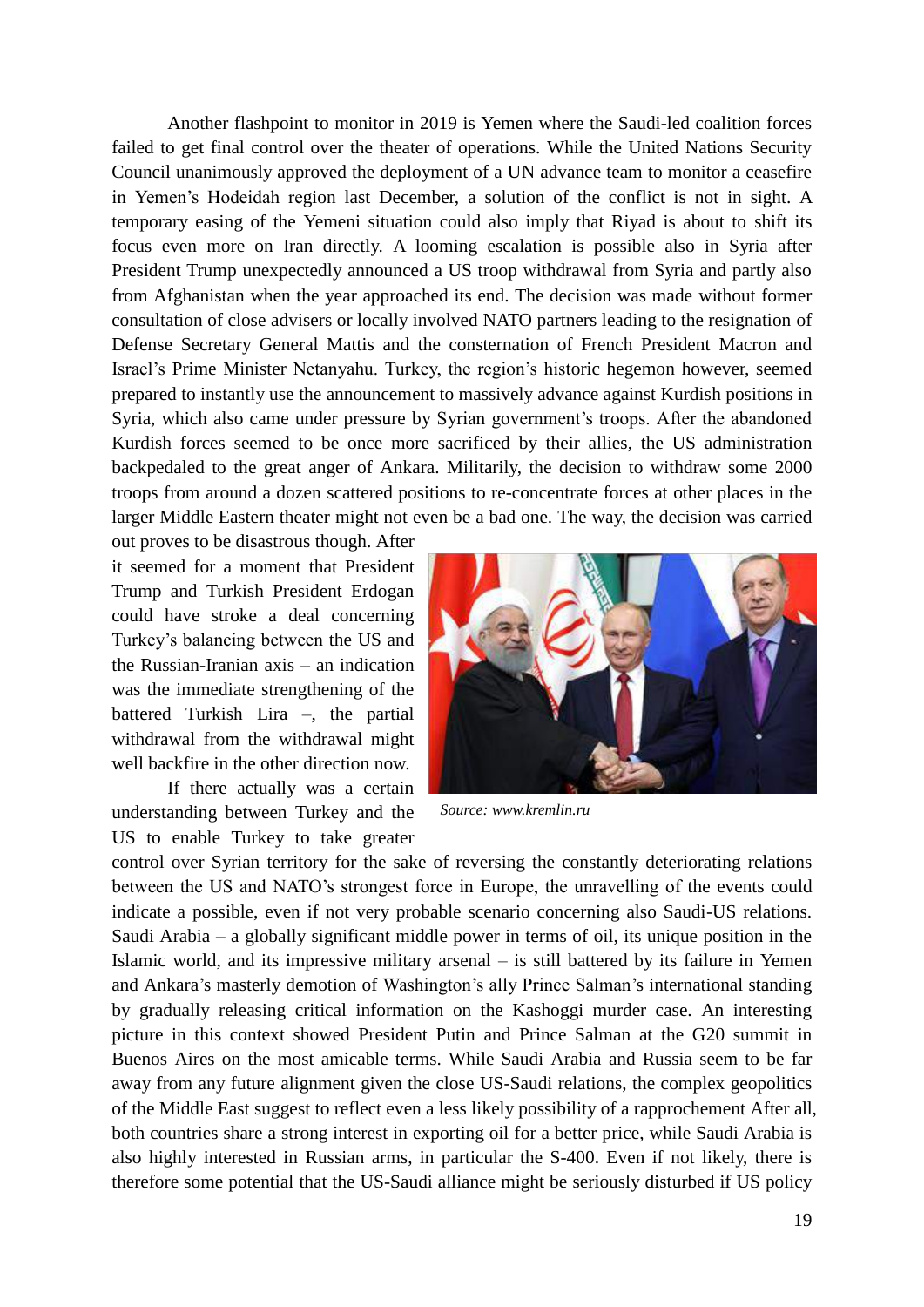in the region would continue the path taken already. This would, however, most likely not happen to the degree of an unraveling of this core relationship for both countries.

#### *The Red Sea and other subregions to watch in 2019*

In any way, the Middle East as a great connector between Europe, Africa and Asia will continue to be a major destination of the geopolitical race for power and influence also beyond possible flashpoints. The ongoing dynamization of geopolitical competition in the Middle East in terms of involved actors, interests and strategically prominent spaces is also reflected in the Red Sea region with a growing importance also of the East African coast as part of a greater geopolitically increasingly integrated strategic area. This holds particularly true for the Horn of Africa, comprising Somalia, Eritrea, Ethiopia and Djibouti but also the Sudanese coast.

A tiny state like Djibouti has, for instance, become home of a stunning number of military bases exemplifying not only US-China rivalry there but also the increasing geopolitical engagement of various middle powers. After France has had a military base there since 1977, when its former colony became independent, and followed by the US which established a base in 2001, Italy, Japan and more recently China and Russia have also secured a foothold in a country with less than one million citizens.

While the Chinese navy has recently stepped up patrols near the



Source: Wiki Commons, https://commons.wikimedia.org/wiki/File:Gulf of Aden map.png

Gulfs of Oman and Aden, India is strengthening its strategic partnership with Oman. Notably, Delhi stroke a deal with Oman last year to operationalize Oman's Duqm port which is overlooking the Arabian Sea and the Indian Ocean for the Indian navy as part of Delhi's efforts to push its Indo-Pacific strategy in the rapidly transforming maritime landscape of West Asia. Moreover, exemplifying the growing integration of West- and South Asia from an Indian perspective, Oman is conducting joint exercises of all three branch forces with India which is now considering setting up defense production facilities in Oman. Moreover, both countries' cooperation in outer space activities, with Oman launching its first home-made satellite this year into space, further reflects how even a small West Asian power is becoming increasingly active in the least accessible global common while cooperating with the rising South Asian power.

'Local' powers such as Saudi Arabia and the UAE extended their reach in terms of investments in ports and the erection of military bases in Djibouti, Eritrea and Somalia, while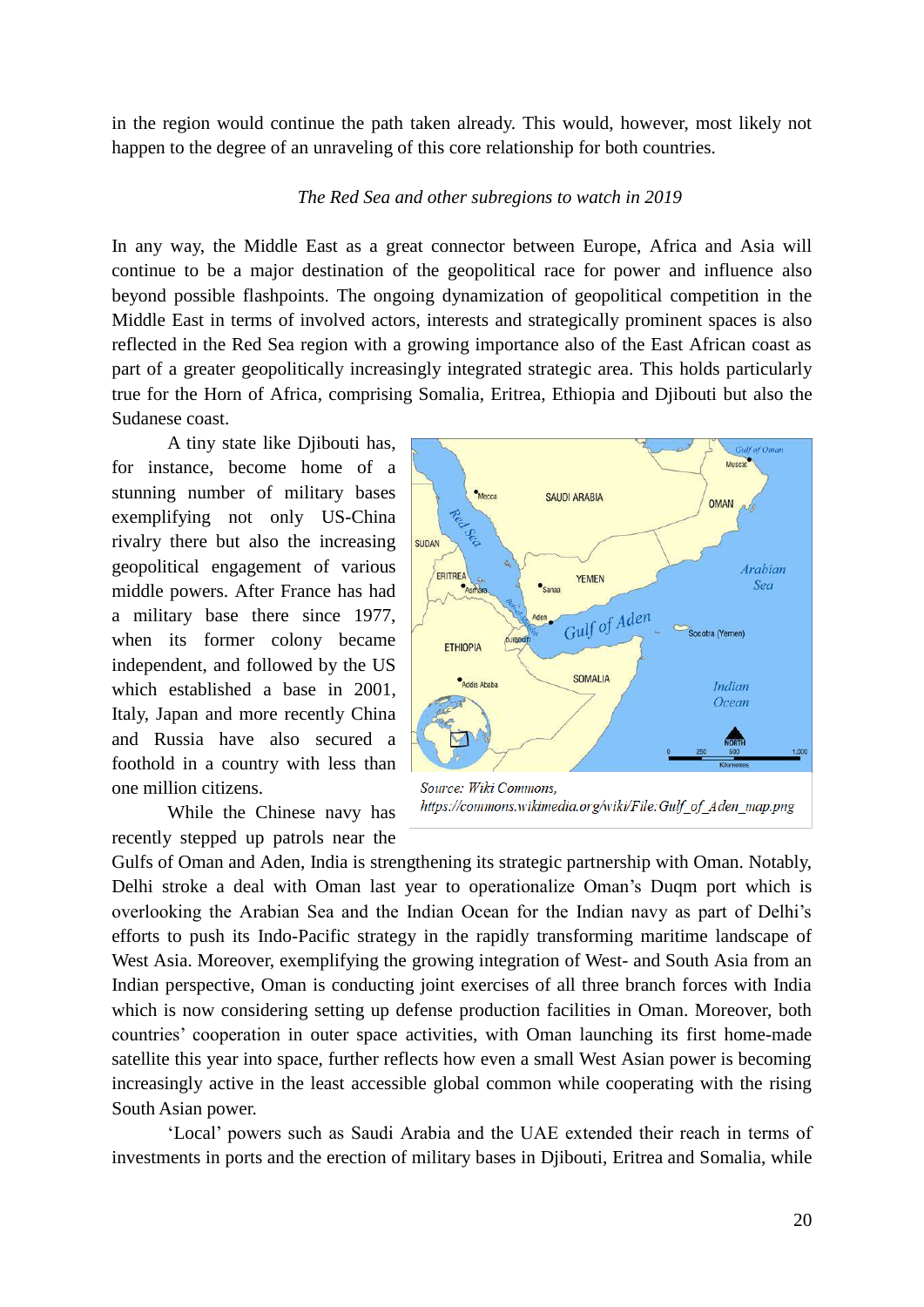Qatar and Turkey, who are tending more in direction of Saudi Arabia's arch enemy Iran, are active in Somalia and Sudan.

In 2019, the region will see more of both, an increasingly dense great power rivalry at land and sea as well as a great number of middle and even small powers geopolitically advancing in concert with great powers or independently. Activities will be advanced in the context or under the pretext of the fight against terrorism and piracy in both Africa and on the Arab peninsula, the war of the Saudi-led coalition against the Houthi forces in Yemen, the guarantee of free navigation through the Bab Al-Mandab Strait with large proportions of the oil exports from the Gulf region to the West going through it as well the European and US navies' ships sailing between the Mediterranean Sea and the Indian Ocean, and, last but not least, the race to strategically 'infrastructuralize' West Africa.

An interesting area to monitor in 2019 is Balochistan, a strategically very interesting region that is inhabited by the Baloch and comprises territories of Iran, Pakistan and Afghanistan. Both the Indian-developed Chabahar Port in Iran as well as Chinese-developed Gwadar port in Pakistan, two geopolitically crucial connectivity centers, are located in Balochistan, where insurgents of different ideological outlooks wage war against the respective governments with support from external powers.

In Afghanistan, where the Taliban proved to be militarily quite successful, the US troop withdrawal of half of its presently 14.000 troops will leave both the Afghan National Army and the stability of President Ashraf Ghani's Government at great risk. While Pakistan, the US, and India are the foreign powers most active in Afghanistan, the further Chinese engagement in the country will also be interesting to watch after a troop withdrawal. China is already a significant financial donor to the country where Chinese interests are focused on counterinsurgency operations against Uighurs. Besides the possibility of a Chinese military base in Afghanistan, Beijing is reportedly setting up a military camp to train Afghan forces which China helps set up a mountain brigade.

A Middle Eastern power of geopolitically crucial importance also in 2019 is Pakistan. Pakistan which was in constant conflict with India throughout 2018 hosts China's biggest BRI project after all. Besides this geopolitical importance, the conflict between India and Pakistan is one of the notorious flashpoints in the region. Not only do both countries command nuclear weapons, Pakistan even equips its armed forces with tactical nuclear weapons whose use is lastly up to the decision of the respective field commander who is not even necessarily a flag officer. Likely, Indian-Pakistan relations will not improve in 2019 while they could even worsen.

Another interesting region to monitor in 2019 is the Caucasus with a certain political instability in Georgia and a possibility of another conflict between Armenia and Azerbaijan after tensions between the two countries were recently rising again. In Central Asia, Tajikistan is another case of a looming instability in a larger region that becomes increasingly relevant due to the Chinese, Indian and Russian interconnectivity projects that are already transforming a vastly interconnecting Central Asia.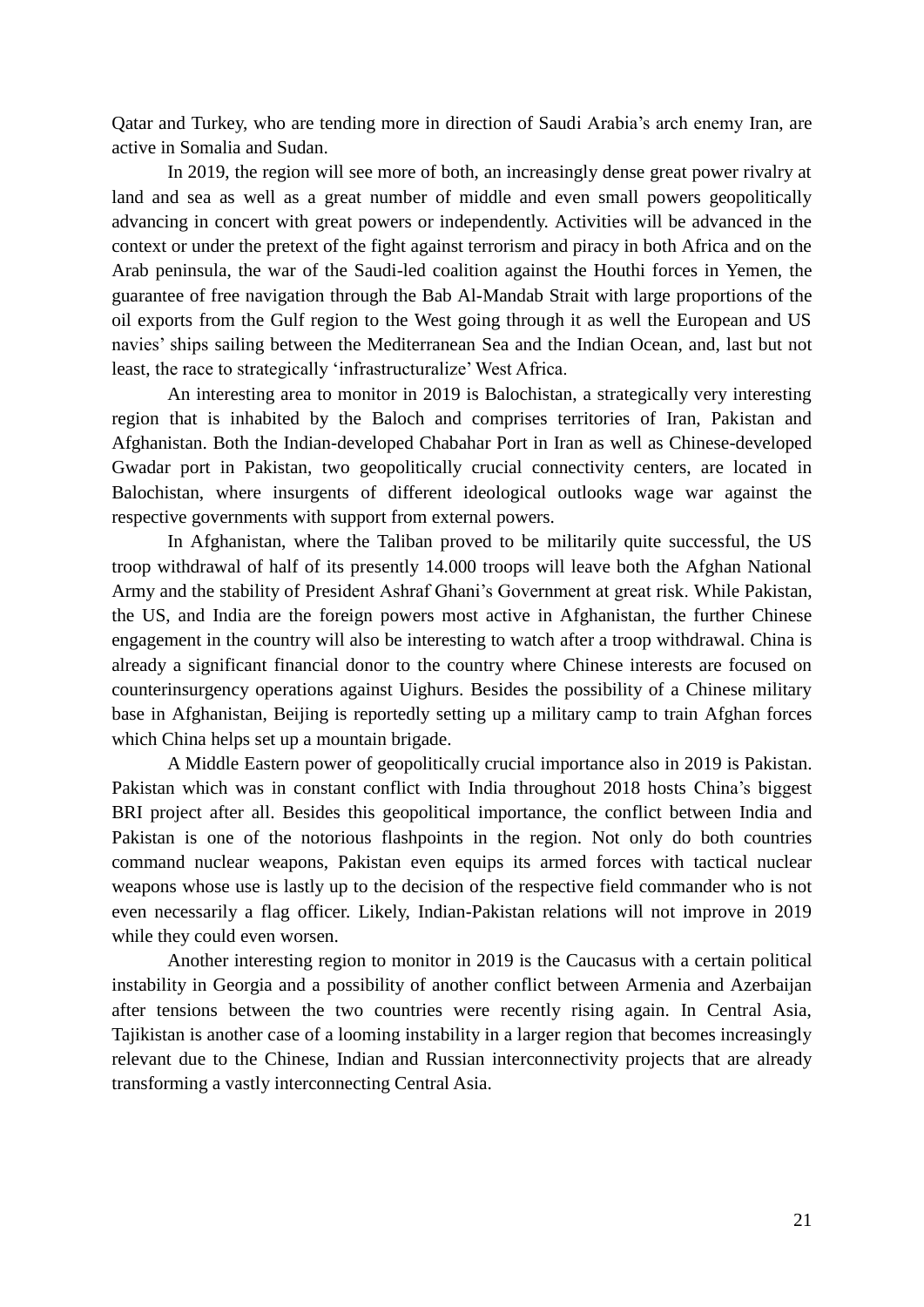#### **From South-, to Southeast- and East Asia**

The large part of the Indo-Pacific region which spanning from South-, to Southeast- and East Asia and has been named the Far East once represents that part of the Eurasian geopolitical equilibrium that will continue to produce most of the geopolitical more encompassing and sustainable ordering dynamics that will reshape the grand chessboard of global order in the years to come. Nevertheless, this greater region also contains some latent or acute flashpoints and is generally



*Source: Wiki Commons, https://commons.wikimedia.org/wiki/File:Subasia. jpg*

also pervaded by significant tensions between various powers. Generally, the region is marked by an unprecedented integration across the sub-regions that will continue throughout 2019. In its wake, there is an ongoing transformation of the periphery into strategically relevant spaces, shifting even small powers frequently in the global focus. Part of the overall dynamics of this distinct geopoliticization is a considerable intertwining of geopolitics and foreign relations on the one hand and constitutionalism and electoral politics on the other.

#### *A challenged, a rising and an emerging great power*

The major powers in this greater region are the US, China, and India, followed by powers such as Pakistan, Japan, Australia, South Korea, Indonesia, Vietnam and Singapore. The global US-China dichotomy remains the grand organizing principle also in this greater region. India on the other hand will continue to be one of the most important variables in this relation, currently balancing towards the US but not engaging in a firm alliance on US terms.

Despite the fact that a toughening US-China competition, which is setting the most pervasive ordering impulses, is increasingly transforming in a cold war-like scenario, foreign policy relations remain generally multifaceted in the larger region. Often, external relations of single states are bearing 'paradoxical' pattern with states simultaneously cooperating with different representations of both of the adversary sides in various dimensions. This and the fact that alignment formation is still much in flux will continue to serve as a restraining factor.

On the Chinese side of this dominating great power competition, the continuously advancing BRI network deserves continuous attention. In 2019, the construction of the ambitious 'port city'-project in Sri Lanka will be launched for instance as a part of the BRI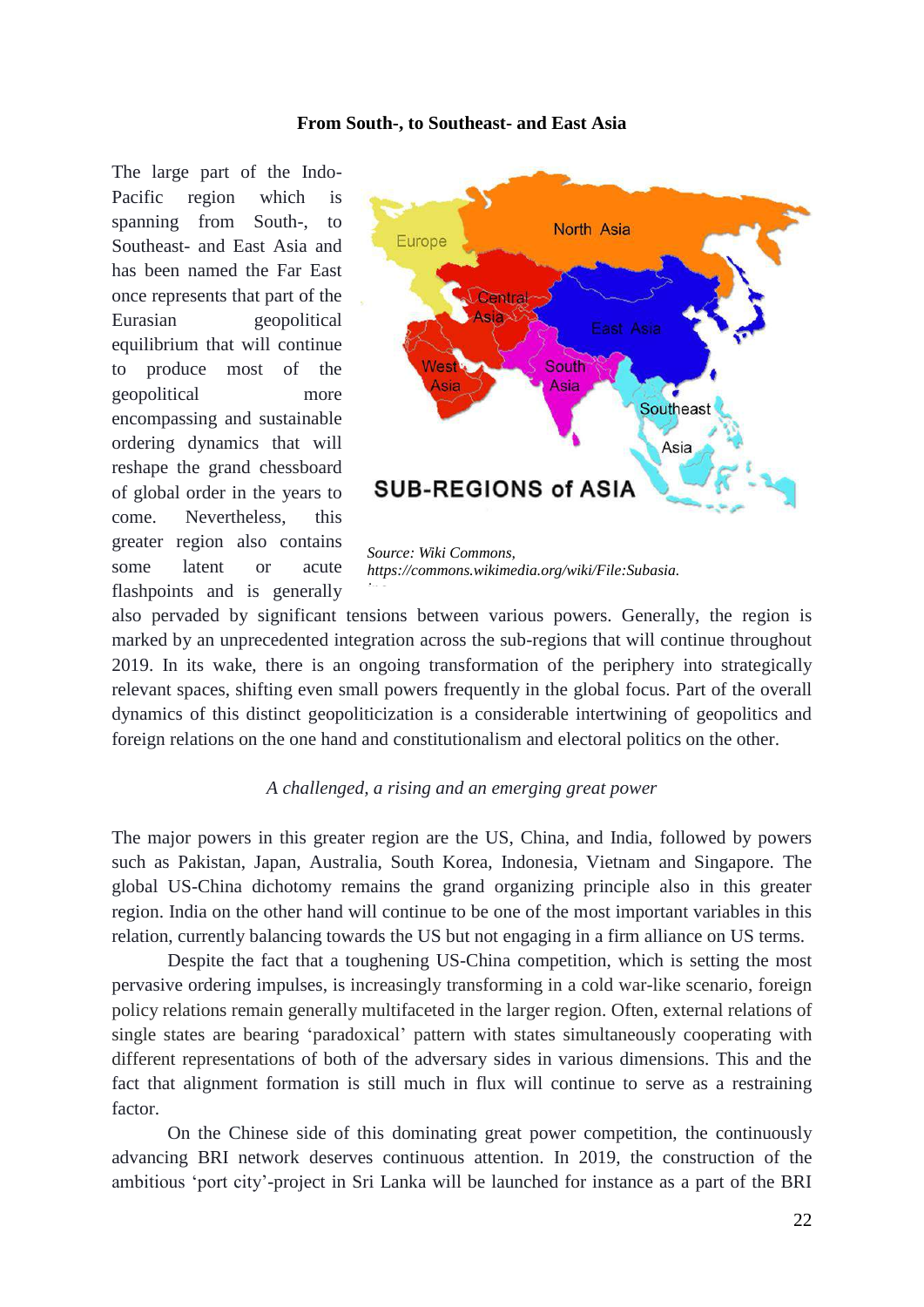which is aiming at nothing less than creating a new Asian trading and financial hub envisioned to be at par with Singapore once finished, currently planned for 2041.

On the American side, the geopolitical importance of the Indo-Pacific has just recently been reaffirmed legislatively. At the very last day of last year, US President Trump has signed into law the Asia Reassurance Initiative Act (ARIA), which passed the U.S. Senate earlier in December. As a bold expression of the US interest and commitment, the law reaffirms the Indo-Pacific as a key strategic space for America's grand strategy and outlines the future engagement with it in some detail.

A major platform for the American commitment to unfold in this sense will be the Quadrilateral Security Dialogue, in short 'the Quad', which the US, Japan, Australia and India have revived in 2017 as an informal strategic dialogue to counter Chinese expansion in the Indo-Pacific. In 2019, it will be interesting to see how strong cooperation and alignment will actually develop based on this platform and how other partners will be involved, especially among the ASEAN, most notably Vietnam and Singapore.

While Vietnam significantly expanded cooperation with all Quad members throughout 2018, relations between India and Australia remained mixed. Japan, obviously disappointed by President Trump's foreign policy, eventually softened up to both Russia and China, slowing down the momentum of further developing the Quad. More sustainably restraining even is India.

Given the relative stability of the Chinese-Russian alliance, the future balance of power in the emerging Asian security order would be determined by no other power's alignment as much as by India's. Nothing shows how much the Asia order is in flux than the mere fact that the US' old ally and India's arch enemy Pakistan has sided with China, keeping only an increasingly thinner partnership with the US, while India is balancing its foreign policy alignment increasingly towards the US. For the US today, India is arguably not less important than Pakistan for China. Even more notable were the difficulties in US – Indian relationships in 2018 after both countries found themselves in a marriage of convenience with great strategic potential.

Two times during the recent year, Delhi has experienced unpleasant encounters with US sanction regimes. First, India still has to fear sanctions according to the US "Countering America's Adversaries Through Sanctions Act" which is ultimately directed against Russia. Reason for the looming sanctions that are expected to be finally waived is an arms deal Delhi has concluded with Moscow to purchase the Russian state-of-the-art S-400 Triumf missile defense system. Moreover, after Washington withdrew from the Iran Nuclear Deal, Delhi had to fear sanctions again for buying oil from Iran, one of its close partners. This situation was especially inconvenient for the Indian government as the country, which is highly dependent on oil imports, just suffered severe supply shortages causing a domestic political crisis over rising fuel prices with national elections approaching. Even if Delhi eventually received a waiver, the episode left a mark and is also likely to repeat as waivers only represent a shortterm solution and India has a continuing interest in buying arms from Russia and oil from Iran. In Iran it is also deeply engaged in building up the mentioned alternative infrastructure project to the Chinese-Pakistan BRI cooperation centered at Chabahar port. In 2019, it will thus be interesting to see if India is able and willing to rebalance its weapon and energy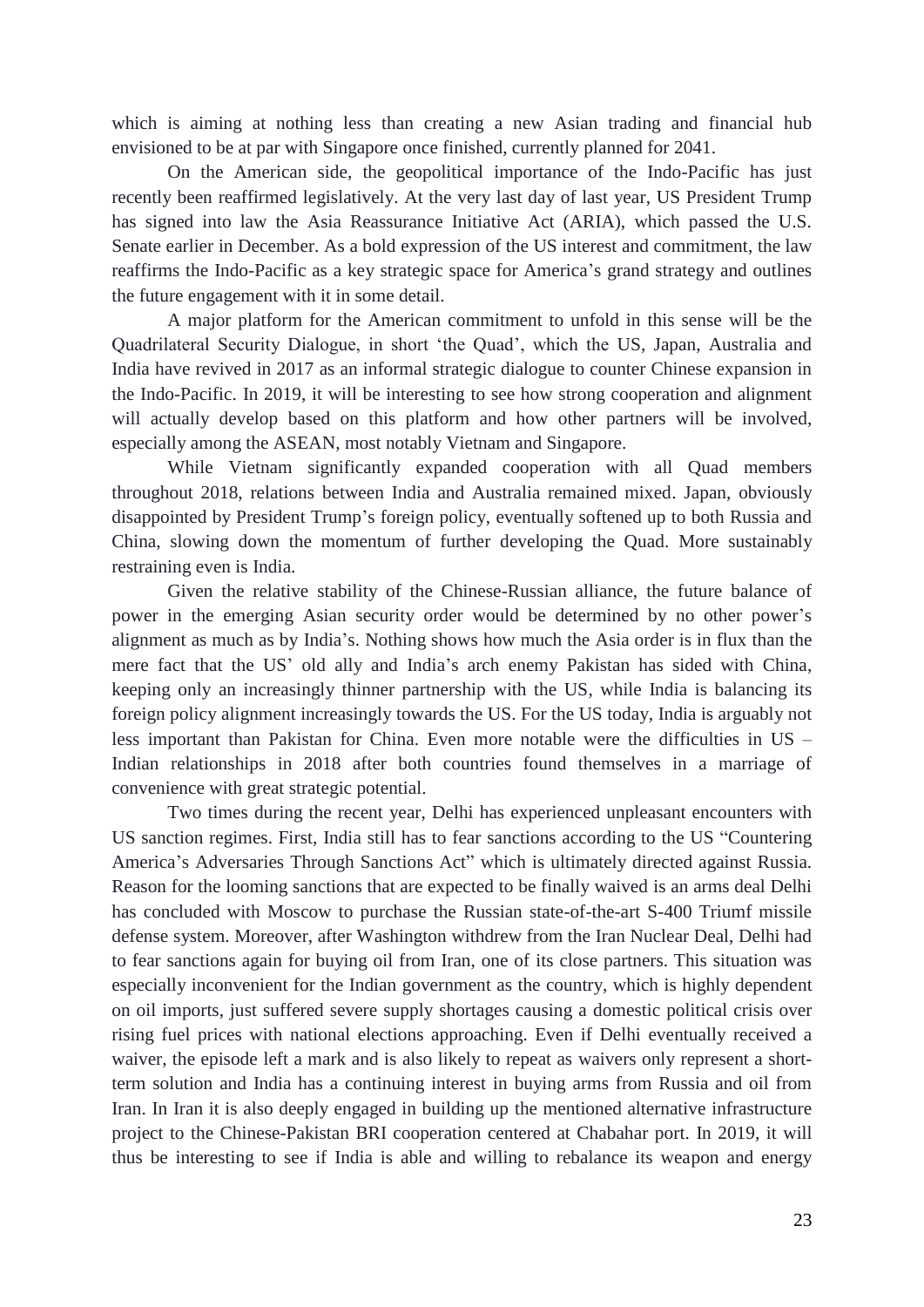supply in sync with US sanction regimes and how strict the US will deal with its Indian partner, the most potent possible ally in Asia to engage China.

Given India's potential to emerge as a great power, India's long-term strategic posture will be decisive for the larger Asian geostrategic order which renders this May's national elections in India so important.

India and China, Asia's great rivals, will continue to compete in spite of the fact that bilateral relations have relaxed in the wake of the two countries leaders' informal summit in



*Source: Flickr, https://www.flickr.com/photos/narendramodi official/28064300002*

Wuhan last year. The positive notion the dialogue left after a rapid deterioration in wake of the 2017 Doklam standoff does not change the fact, however, that both countries pursue ultimately opposing strategic goals that can hardly be reconciled. With China continuing its agenda of establishing hegemony in Asia and India aspiring to emerge as a great power conflict seems structurally inevitable.

Above, the impressive and accelerating improvement of China's military power has been indicated. Yet, India is also showing a constantly growing military stature: In November 2018, to give just one example, India's new nuclear submarine INS Arihant has completed its first indigenous ship submersible ballistic nuclear

maiden deterrence patrol. In other words, India has achieved nuclear strike capabilities now at land, air and sea. Only five other countries have the capability of building a nuclear submarine armed with nuclear-tipped missiles and deploying it operationally, namely China, France, Russia, the UK, and the US. However, only Russia, France, the US and the UK can sustain continuous-at-sea deterrent patrols. While India is just at the beginning of developing a fully operational fleet of nuclear submarines – a minimum of four are required for continuous patrol –, the Arihant's nuclear power reactor enables it to remain submerged for months without contacting the base. This enables it to travel long distances with greater stealth making India's nuclear deterrence applicable to all major powers including the US. With all caveats the Arihant is thus a major achievement in the endeavor to project power globally. It is, moreover, a significant contribution to the development of an effective bluewater navy. After all, the second and third Kalvari class submarines are likely to be commissioned by the end of 2019, while two air-craft carriers will be operational in 2024. Notably, Prime Minister Modi has referred to the INS Arihant as an "important pillar of global peace and stability".

Given that US-China competition will remain the geopolitically organizing principle in the larger region in its entirety, the Indian-Chinese competition has also gained traction in 2018 especially in South Asia and Indian Ocean. For instance, as a trend that will continue this year, the Indian-Chinese competition for influence has significantly reinforced the increasing interconnectedness of constitutional politics and geostrategy in the last year. After China had made remarkable inroads in a number of smaller South Asian countries in recent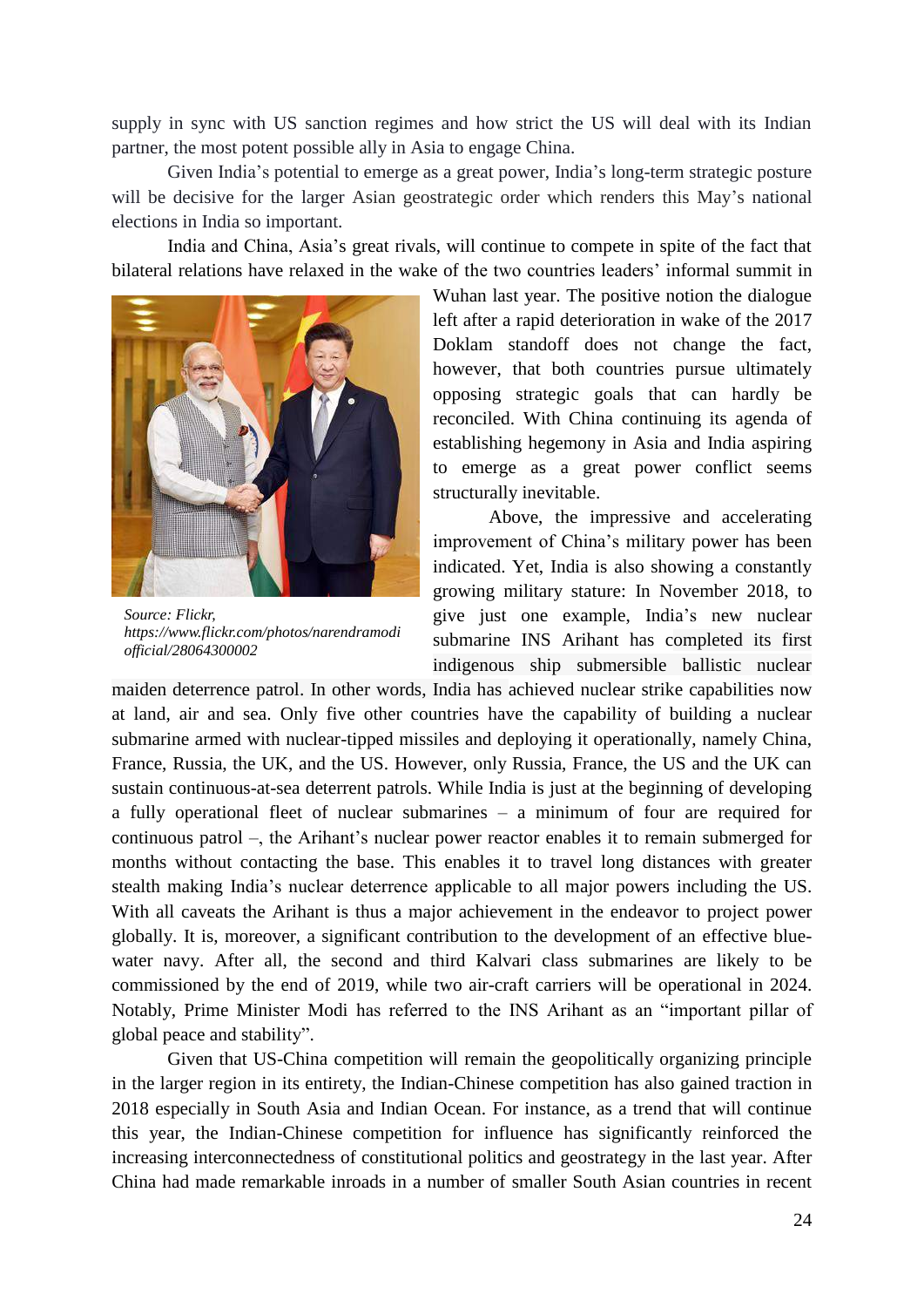years due to pro-China forces in government, India had to struggle hard to regain relative influence over its traditional backyard. To a certain degree, China has arguably also benefitted in this context from an Indian foreign policy to engage its smaller neighbors that was marked more by hegemonic claims than effective advantages of being part of Delhi's sphere of influence. In the last months of 2018, an increasingly worsening geostrategic trend for India partly reversed however with the electoral defeat of Abdulla Yameen in the Maldives and the failure of Sri Lanka's President Maithripala Sirisena to bring back Mahinda Rajapaksa as Prime Minister. Both politicians were intimate with Beijing and had greatly helped China to expanse its influence in the Indian Ocean.

Conversely, in Nepal the communist election victories at the end of 2017 and March 2018 respectively, strengthened a pro-China government that Delhi had to lobby intensively to regain some influence, while Bhutan also shows signs of unhappiness with the traditional hegemonic stance taken by Delhi. This year, the Sino - Indian competition for influence will remain to dynamically influence both foreign policy and constitutional politics of the smaller South Asian powers. They will continue to lever great power rivalry to their advantage while alignments are anyway not exclusive but rather relative. The best examples are Sri Lanka and the Maldives where Chinese investments remain a strong lever despite the fact that the respective governments are rather pro-Indian.

The geopolitical impact of electoral politics is however not limited to the smaller South-Asian powers. In 2019, the Indian general elections set for mid-May will also have strong geopolitical implications. The electoral race will be even more interesting as incumbent Prime Minister Narendra Modi has lost a good piece of his formerly very comfortable position after stunning election victories of the oppositional Congress Party in three especially important state elections at the end of last year.

### *ASEAN*

Geopolitics and elections are increasingly intertwined also in another subregion, namely Southeast Asia. The historic election victory of the oppositional coalition led by Mahathir

Mohamad in Malaysia last May for instance has led almost immediately to renegotiations of the vast investment deals of the former UMNO government within the Chinese BRI frame. Given the experiences of 2018, increasing geopolitical stakes in the context of a heating great power rivalry and the relative vulnerability of most Southeast Asian countries against sophisticated psyops and cyberattacks, the integrity of elections might become a factor of concern and uncertainty in 2019. In ASEAN elections are due in Thailand, the Philippines, and



*Source: Tasmin News Agency, https://newsmedia.tasnimnews.com/Tasnim/Uplo aded/Image/13920505150718860892284.jpg*

Indonesia this year; besides, also in Afghanistan and Australia.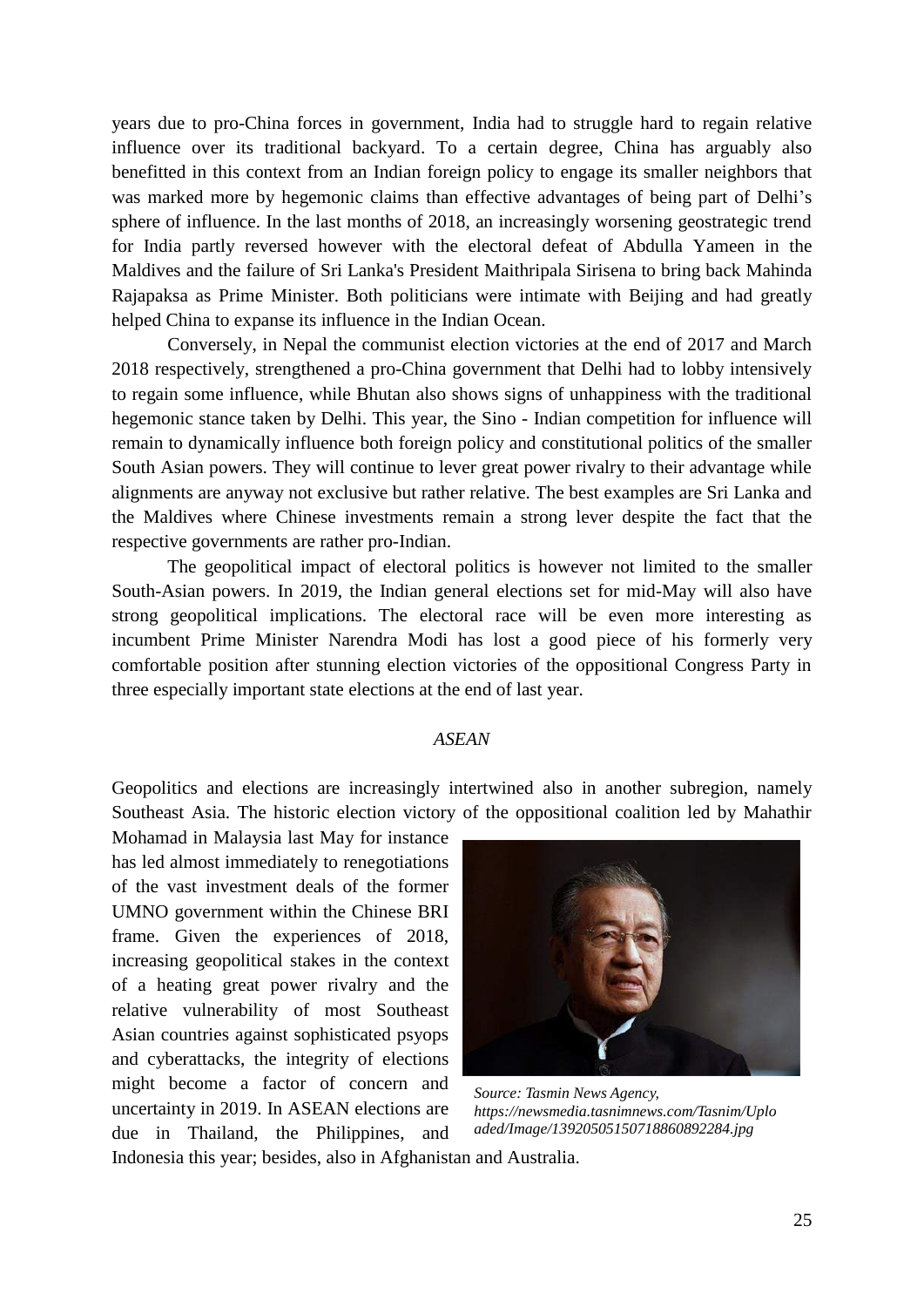In Indonesia, the world's largest Muslim majority country and ASEAN's only G 20 representative, electoral politics have steadily been defined in terms of an occasionally feverish conservatism and ongoing Islamization. With 'Islam' as the most important election issue in the Indonesian political landscape, China's increasingly harsh and increasingly exposed treatment of Muslims in Xinjiang is likely to be politicized. Moreover, incumbent President Joko Widodo's opponent General (ret.) Prabowo Subianto who is representing a right party with Islamic leanings that favors old-style authoritarian leadership has already included the BRI as a negative issue in his campaign. After the stunning election results in Malaysia, it might be expected that vows to review BRI projects will generally increase in the Indonesian lead-up to the elections with no party being able to take an outright pro-China stance.

After India has reached out unprecedentedly successful to ASEAN in 2018 when it managed to assemble all 10 ASEAN leaders on its Republic Day in Delhi to also mark 25 years of India-ASEAN relations, it remains to be seen if mutual ties will strengthen and deepen in the framework of the



*Source: Philippine Presidential Communications Operations Office, https://pcoo.gov.ph/photos/?post\_id=57757*

ASEAN-India Strategic Partnership and as a part of India's Act East Policy in 2019. Under the Thai chairmanship of ASEAN in 2019, it will be interesting to see how the single ASEAN member states will position themselves in relation to India, the US and China. Among all ASEAN countries Cambodia will remain most clearly aligned with China which is on the whole rather losing than gaining ground in ASEAN. After Malaysia moved gradually away from China under Prime Minister Mahathir who has never been close to the US it remains to be seen if ASEAN as a regional organization will develop decelerating effects in an increasingly contested strategic area. Former Australian Prime Minister Kevin Rudd sees the ASEAN therefore even as the locus of an emerging 'Great Game'. Geopolitical dispositions and preferences will however not only depend on domestic politics and the outcome of elections but also the respective economies which are much dependent on the Chinese economy.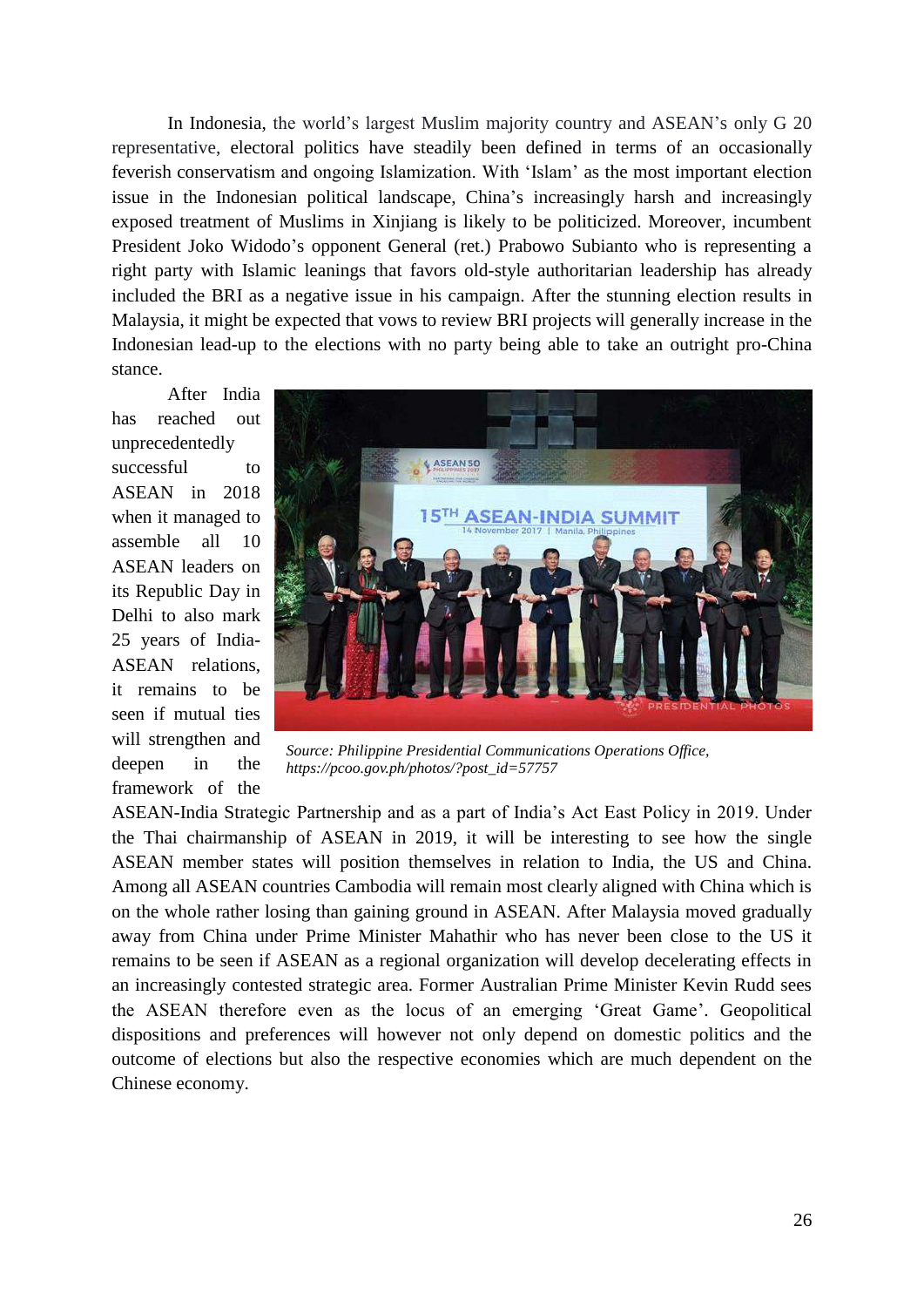#### *Economic developments*

Given the particular importance of China's economy for Asia in general – China is the key trading partner for the vast majority of Asian countries besides being a major investor and a major source for tourism, especially in South East Asia – a further economic slowdown in China will have ripple effects, particularly throughout Southeast Asia. The ongoing trade negotiations between the US and China could, therefore, have a direct impact also on ASEAN.

Likely, China's economy could not compensate the consequences if no trade agreement is reached with the US by the March 1 deadline if the Trump administration further tightens the tariff screw with tariffs hiking up to 25% on the affected goods then. Economic repercussions would most likely begin to be felt in the second half of the year, however, after elections are hold in all three ASEAN states having general elections this year.

In China itself, a weakening economic is not likely to immediately challenge the government, but would strongly reinforce nationalist impulses the government would have to serve. This could increase a leaning in China to further freezing relations with the US.

On the other hand, it remains to be seen in how far the Chinese government's economic reformers will succeed in continuing the badly needed opening of the Chinese financial market, especially for fully foreign held banks and other financial providers, to discipline its domestic market forces by means of competition throughout the year.

Generally, the Indo-Pacific will see more economic integration within and between subregions as much as a continued interdependence of constitutional politics and geopolitical developments.

The trend towards a growing cross-regional dynamization and integration is reflected in Asia by an increase in bi- and multilateral free trade agreements. While Asian countries such as Japan, Singapore, and Vietnam are signatories of the CPTTP which is already in force, it remains to be seen in 2019 if an even greater free trade area will emerge with the proposed Regional Comprehensive Economic Partnership (RCEP) that would comprise 16 economies in Asia-Pacific with the ASEAN states at its heart plus the six Asia-Pacific states with which ASEAN has free trade agreements, namely Australia, China, India, Japan, South Korea, and New Zealand. While the RCEP was supposed to be concluded at the end of this year, it remains to be seen if this is actually possible. The RCEP would stand for a population of 3.4 billion people with a total GDP representing approximately 39% of the world's GDP. Especially for China, it would be much easier to meet the terms of the RCEP than those of the CPTPP. Moreover, last year, on occasion of the recent Asia-Europe Meeting (ASEM) summit, the EU-Singapore FTA was concluded while the EU-Vietnam FTA is scheduled for spring this year as well. Talks on the conclusion of an ASEAN*-*EU FTA have been revived last year. If successful, they would lead to an FTA that would represent a market of more than 1.1 billion consumers. Besides, a number of Asian countries have concluded bilateral FTAs last year, a trend which is likely to go on, further exemplifying the increasing crossregional integration in Asia. An example in case is Sri Lanka having concluded bilateral FTAs each with Japan and Singapore in 2018. Currently, Sri Lanka negotiates or considers FTAs with Thailand, Bangladesh and Malaysia respectively.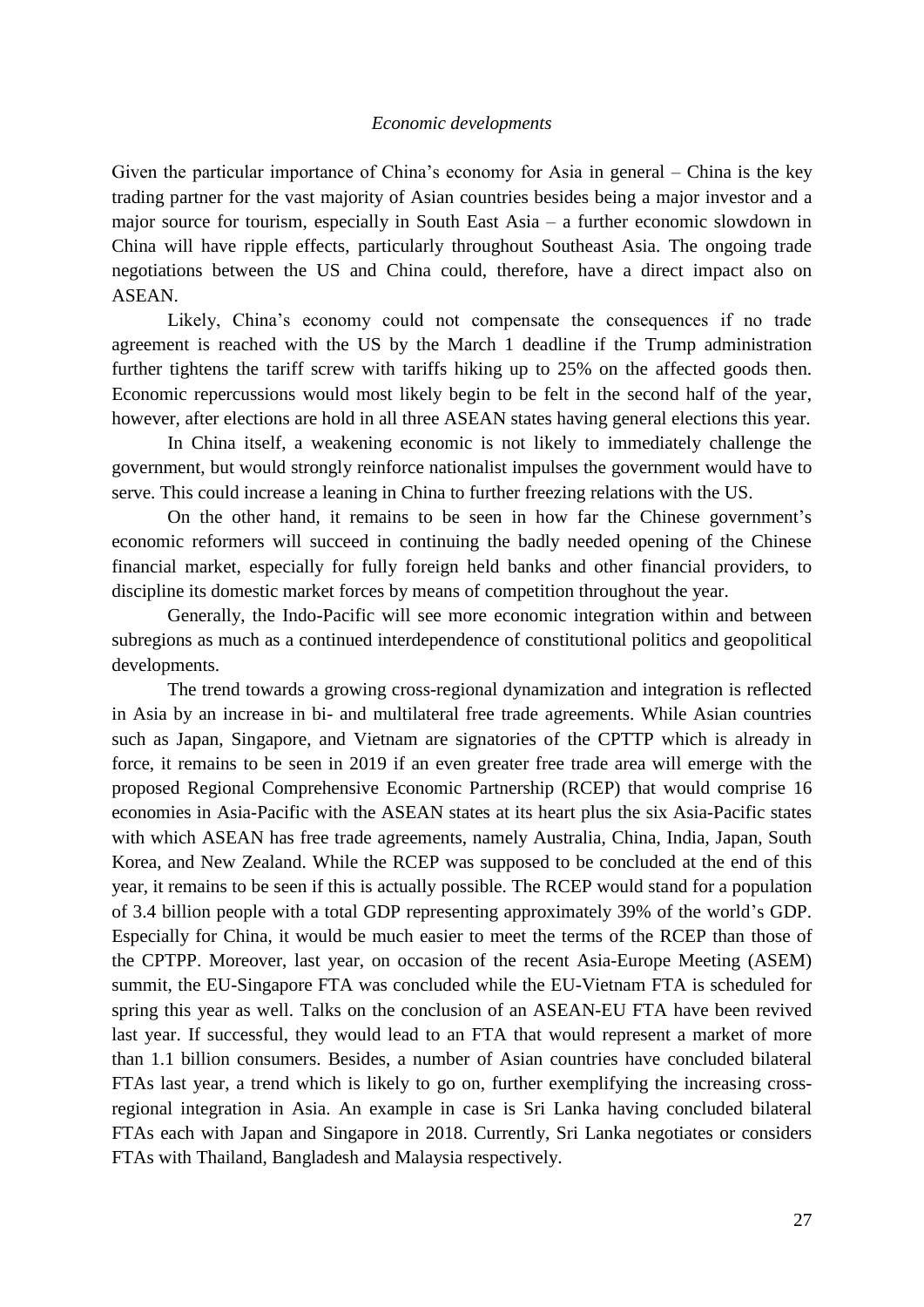#### *Militarization of the maritime commons*

Ongoing attention has to be given to the maritime commons in Asia. While India will continue to build up its maritime control in the Indian Ocean, the South China Sea (SCS) remains the most critical maritime area to watch in 2019. Among claimant states relations between China and especially Vietnam have to be observed as Vietnam has a strong interest



*Source: Wiki Commons, https://commons.wikimedia.org/wiki/File:South\_China\_Sea\_vector.svg*

to drill for oil and gas in its Exclusive Economic Zone which China denies.

Meanwhile, in the first quarter of 2019, the next round of negotiations between China and [ASEAN](http://www.globaltimes.cn/content/996882.shtml) on the Code of Conduct (COC) in the South China Sea is scheduled with Vietnam to be expected the most outspoken contender of Chinese claims, likely to be carefully supported by Malaysia while the Philippine stance will likely to be more neutral.

Given the volatility in US-Chinese relations China might be reluctant to

show a too demanding attitude on the official arena while it might increase bilateral lobbying in dealing with internal divergence within ASEAN. Avoiding to coincidently alienate the majority of ASEN member states while contributing to an internal consolidation might be more important to China than short-term success in COC negotiations which is anyway hard to achieve. Therefore, negotiations on the COC, which are not expected to conclude this year but earliest in 2020, might not produce too far-reaching outcomes in the coming round anyway.

Besides Vietnam-China relations, the collision of Chinese and Western advancements in the SCS is particularly risk-prone. The US ARIA foresees US support for ASEAN to adopt a code of conduct in the SCS as well as the conduct of joint maritime trainings and freedom of navigation operations in the Indo-Pacific region. In August this year, all ASEAN states will hold, for the first time, a joint maritime exercise with the US. Moreover, the US and its allies, especially Japan and the UK, will conduct joint naval exercises and freedom of navigation operations (FONOPS).

FONOPS in refusal of China's sweeping sovereignty claims in the SCS, that are regularly conducted near Chinese-claimed features in the Spratly and Paracel Islands, are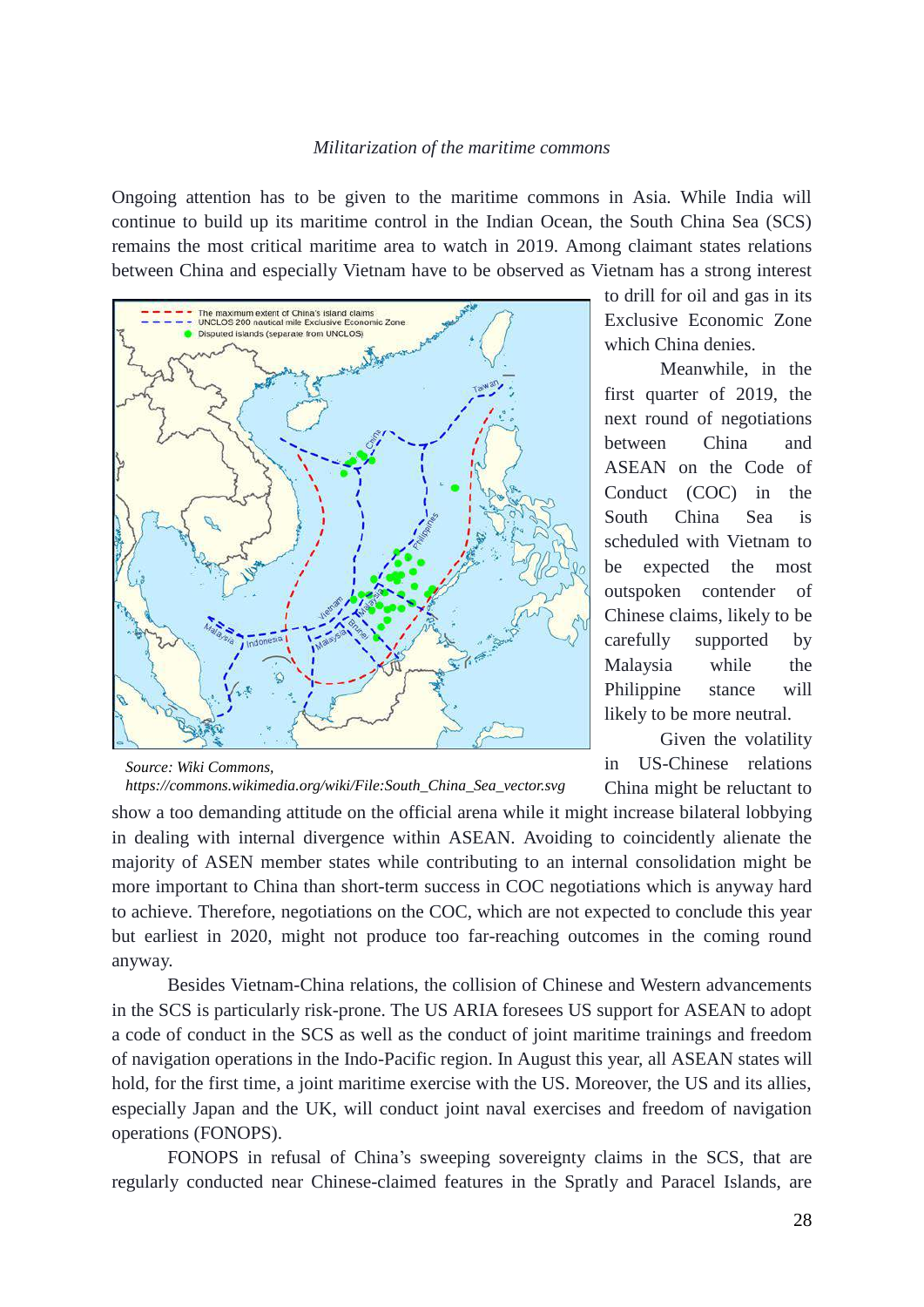among the currently most contentious issues in the SCS theater. China presses to cease them and has recently again threatened to ram U.S. Navy destroyers in response. When a US destroyer [encountered](https://www.maritime-executive.com/editorials/naval-encounters-the-new-norm-in-the-south-china-sea) an advancing PLAN warship around a Chinese-claimed feature in the Spratly Islands last September, a collision of the two ships was narrowly avoided. After a recent transit of US destroyer USS McCampbell this January, Chinese state media [displayed](http://www.globaltimes.cn/content/1135138.shtml) the deployment of the PLA's advanced DF-26 anti-ship ballistic missile on mobile launchers as a response. There are, however, still measures taken to mutually avoid unwarranted chain reactions. This month, US chief of naval operations Adm. Richardson participated in a risk reduction dialogue with his PLAN counterpart Vice Adm. Shen Jinlong and leaders of the Central Military Commission in China.

Still, the SCS remains a potential flashpoint in 2019, more than the East China Sea after China-Japan relations have relaxed in the second half of last year.

#### *Taiwan & Tibet*

A possible reason for escalation in US-Chinese relations remain Chinese claims to respect its sovereignty over Taiwan and Tibet. Both are affected by recent US legislation, the US "Reciprocal Access to Tibet Act" from December 2018 and the "Taiwan Travel Act", which was made law earlier last year.

Taiwan especially will be one of the most critical flashpoints globally. For the first time, the Council on Foreign Relations' Centre for Preventive Action, for instance, has ranked Taiwan as a hotspot to watch in its 2019 Prevention Priorities Survey. Taiwan-related tensions are expected to grow against the background of both US-China tensions as well as the 2020 presidential elections in Taiwan. At the beginning of 2019, the situation is so serious that a further deterioration leading even to a major conflict seems possible.

After the government of Taiwanese President Tsai Ing-wen has maintained an unprecedentedly daring pro-independence stance towards China throughout 2018, tensions might rise to a dangerous level this year. In her New Year's address, the President presented China "four musts" to be observed for a "healthy and normal" relationship between Beijing and Taipei. With a frankness unheard before, she announced that China "must face the reality of the existence of the Republic of China (Taiwan); it must respect the commitment of the 23 million people of Taiwan to freedom and democracy; it must handle cross-strait differences peacefully, on a basis of equality; and it must be governments or government-authorized agencies that engage in negotiations." "These 'four musts'", so the President, "are the most basic and crucial foundations that will determine whether cross-strait relations develop in a positive direction."

About 24 hours later, President Xi Jinping, marking the "40th Anniversary of the Chinese Mainland's Message to Compatriots in Taiwan", named unification of China and Taiwan as "the great trend of history" and as an important part of his China Dream of national rejuvenation. Leaving no room to discuss Taiwan's status, he maintained the promise of a "one country, two systems" framework for unification while, at the same time, reserving the military option of an 'Anschluss' by force.

While Xi's speech remained in the line of former announcements, President Tsai whose party received a strong blow in recent local elections, was surprisingly outspoken in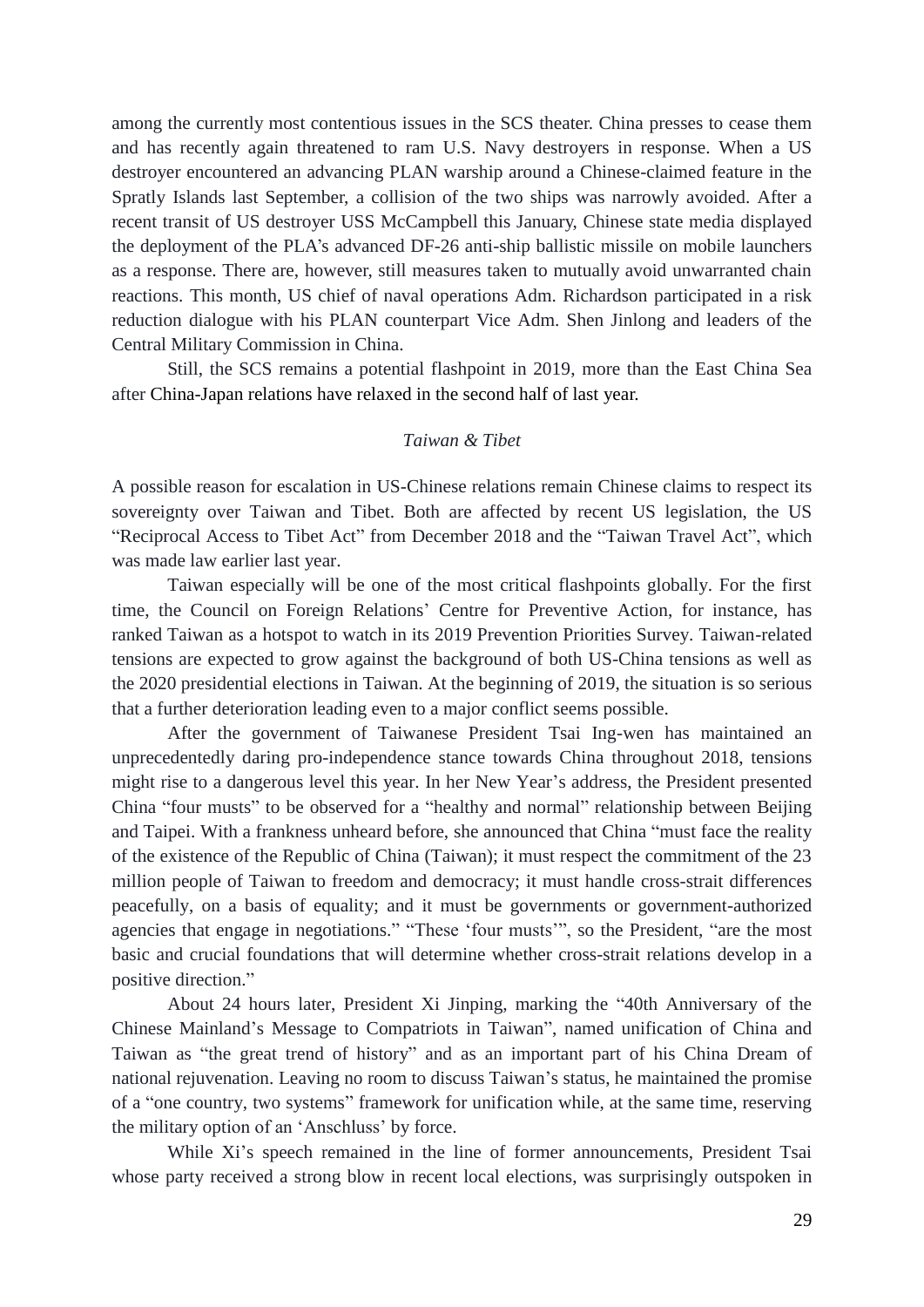her resolute rejection of the "one country, two systems" framework. Further adding to the volatility of cross-straits relations is US support for Taiwan. The deputy head of the Chinese Academy of Military Sciences exemplified the risk of an escalation when envisioning an invasion of Taiwan shortly after President Tsai's speech. Explicitly calculating with a supposed American fear of casualties the rear admiral contemplated that, in case the US naval fleet "dares to stop in Taiwan", to sink one or two US aircraft carriers which would cost the lives of 5000 to 10.000 servicemen.

While these developments are hardly signaling any reason for optimism, the geopolitical calculus is, once more, intimately interwoven with domestic politics. As much as an escalation up to an armed encounter or even invasion is actually possible in 2019, a change in government could quickly relax tensions. Yet, legislative and presidential elections are only due in 2020 and much might happen throughout the year, especially if the present pace of deterioration in US-Sino relations is retained. Given this, a military escalation related to the Taiwan issue could unravel over the course of a short time.

#### *North Korea*

Another potential flashpoint that could become critical again is the Korean peninsula. After the relaxation in relations between Washington and Pyongyang in 2018, not much discernible progress on the removal of nuclear weapons by North-Korea has manifested. This year, President Trump will have to follow up on the matter, which will not be supported in the probable case that relations between the US and China are worsening. In his new year address, Kim Jong Un has displayed some deferential notions towards Washington even if he seemed more compliant in others. Noteworthy, however, he has not only visited President Xi in Beijing but will also visit Russian President Putin soon with a second summit with President Trump to be set. Less volatile than the South-China Sea and the Taiwan issue, the Korean peninsula could become more critical again this year.